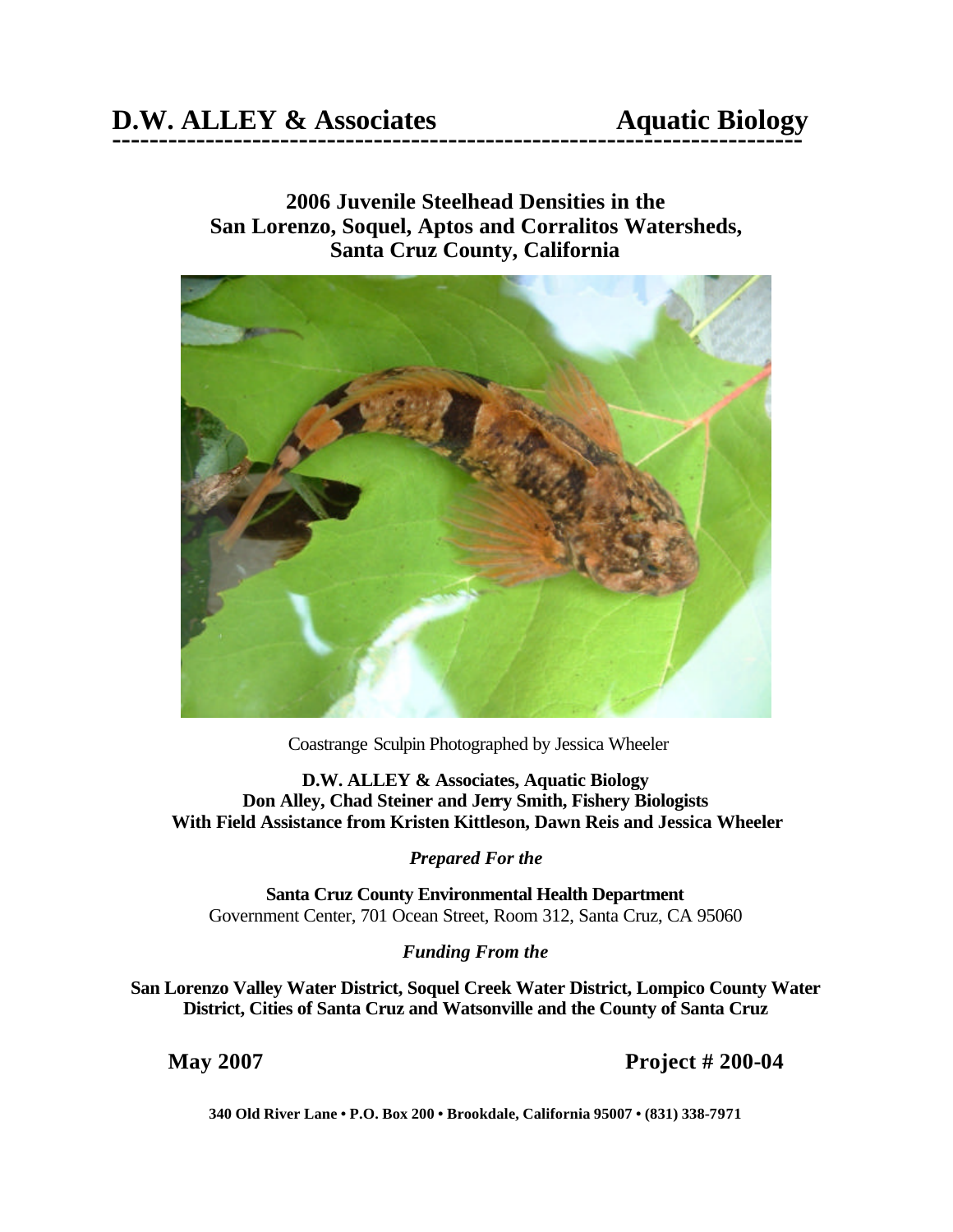## **REPORT SUMMARY**

The most significant findings in 2006 were:

- Especially low juvenile densities (young-of-the-year fish (YOY's) and yearlings) in the San Lorenzo and Soquel watersheds (especially in the lower San Lorenzo and Soquel mainstems and below Mill Pond on East Branch Soquel),
- Much better YOY production in the Corralitos (especially Browns) and Aptos watersheds compared to the 2 other watersheds,
- Rebound in juvenile densities in the Corralitos watershed from lower densities in 1994 (a very dry year),
- Fast growth rates of YOY's in all watersheds so that many reached smolt size,
- Habitat improvement in the lower mainstems of the San Lorenzo and Soquel watersheds and generally habitat decline elsewhere except improvement in West Branch Soquel,
- Streambed conditions were generally degraded in the Aptos and Corralitos watersheds compared to the most recent past monitoring (1981 in Aptos and 1994 in Corralitos),
- Apparent inability of adult steelhead to pass Girl Scout Falls II on West Branch Soquel.

Smolt habitat at sampling sites was rated, based on smolt-sized (=>75 mm SL) juvenile steelhead density according to the rating scheme developed by Smith (**1982**). (Note: the scheme was applied to all sites, and lower San Lorenzo sites were rated very good and excellent in 1981.) This scheme assumed that rearing habitat was usually near saturation with smolt-sized juveniles, and spawning rarely limited juvenile steelhead abundance. This was doubtful in 2006 in the San Lorenzo and Soquel watersheds because much higher juvenile densities would be expected with the higher than average streamflows, based on past years of sampling. Juvenile steelhead densities (both young-of-the-year fish (YOY's) and yearlings) were below average at all sampling sites in the San Lorenzo and Soquel watersheds. Refer to the following summary table for smolt-sized juvenile densities and Figures 2, 4, 6 and 8 excerpted from the main report and provided in the summary to compare 2006 smolt densities to averages calculated from all monitored years of data.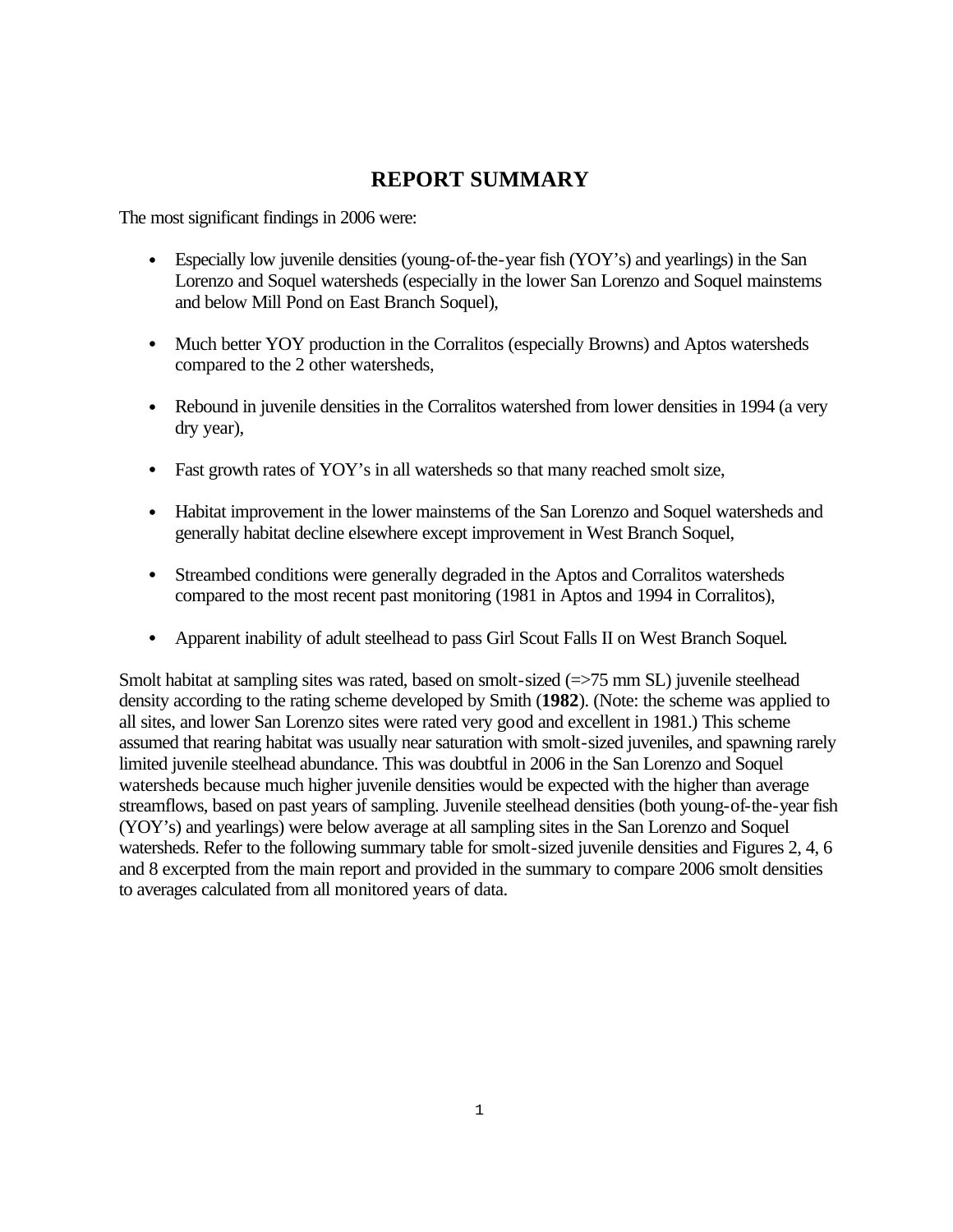**Sampling Sites in 2006 in the San Lorenzo, Soquel, Aptos and Corralitos Watersheds Rated by Smolt-Sized Juvenile Density (=>75 mm SL) and Reach Habitat Trends from Most Recent Past Monitoring.**

| <b>Site</b>                    | Avg Density*<br>(Smolts/100ft) | 2006 Density<br>(Smolts/100 ft) | 2006 Smolt Habitat<br>Rating | <b>Reach Habitat</b><br><b>Trend</b> |
|--------------------------------|--------------------------------|---------------------------------|------------------------------|--------------------------------------|
| Low. San Lorenzo #1            | 14.1                           | 1.2                             | Very Poor**                  | $+$                                  |
| Low. San Lorenzo #4            | 17.6                           | 16.2                            | Good                         | $+$                                  |
| Mid. San Lorenzo #6            | 5.4                            | 2.3                             | Poor                         | $\overline{\phantom{0}}$             |
| Mid. San Lorenzo #8            | 8.4                            | 5.8                             | <b>Below Average</b>         | $\overline{\phantom{0}}$             |
| Up. San Lorenzo #11            | 8.5                            | 3.0                             | Poor                         |                                      |
| Zayante #13a                   | 11.8                           | 11.7                            | Fair                         | Similar                              |
| Zayante #13c                   | 13.2                           | 12.6                            | Fair                         |                                      |
| Zayante #13d                   | 17.8                           | 17.3                            | Good                         |                                      |
| Lompico #13e                   |                                | 5.7                             | <b>Below Average</b>         |                                      |
| Bean #14b                      | 15.7                           | 11.9                            | Fair                         |                                      |
| Bean #14c                      | 13.9                           | 17.1                            | Good                         |                                      |
| Newell $#16$                   | 13.5                           | 16.2                            | Good                         | $\overline{\phantom{0}}$             |
| Boulder #17a                   | 13.2                           | 18.2                            | Good                         | $\overline{\phantom{0}}$             |
| <b>Boulder #17b</b>            | 11.2                           | 13.7                            | Fair                         | $\overline{\phantom{0}}$             |
| Bear #18a                      | 13.8                           | 13.6                            | Fair                         | $\overline{\phantom{a}}$             |
| <b>Branciforte #21a</b>        | 11.9                           | 10.8                            | Fair                         | $\overline{\phantom{0}}$             |
| <b>Mainstem Soquel #4</b>      | 11.2                           | 2.8                             | Poor                         | $+$                                  |
| <b>Mainstem Soquel #10</b>     | 9.2                            | 6.3                             | <b>Below Average</b>         | $+$                                  |
| <b>East Branch Soquel #13a</b> | 10.1                           | 3.2                             | Poor                         | Similar                              |
| <b>East Branch Soquel #16</b>  | 8.8                            | 9.1                             | Fair                         |                                      |
| <b>West Branch Soquel #19</b>  | 3.5                            | 4.7                             | <b>Below Average</b>         |                                      |
| <b>West Branch Soquel #20</b>  | 4.0                            | 5.8                             | <b>Below Average</b>         | $+$                                  |
| <b>West Branch Soquel #21</b>  | 11.1                           | $14.1***$                       | Fair                         | Similar                              |
| Aptos $#3$                     | 14.9                           | 19.0                            | Good                         | ****                                 |
| Aptos #4                       | 8.0                            | 10.1                            | Fair                         | ****                                 |
| Valencia #2                    | 10.2                           | 3.8                             | Poor                         | ****                                 |
| Valencia #3                    | 13.1                           | 12.9                            | Fair                         | ****                                 |
| Corralitos #3                  | 11.0                           | 19.3                            | Good                         | ****                                 |
| Corralitos #8                  | 16.6                           | 13.2                            | Fair                         | $***$ * *                            |
| Corralitos #9                  | 28.4                           | 41.6                            | Very Good                    | ****                                 |
| Shingle Mill #1                | 16.9                           | 16.2                            | Good                         | ****                                 |
| Shingle Mill #3                | 3.7                            | 3.4                             | Poor                         | ****                                 |
| <b>Browns Valley #1</b>        | 20.0                           | 17.0                            | Good                         | ****                                 |
| <b>Browns Valley #2</b>        | 9.4                            | 16.9                            | Good                         | $-$ ****                             |

\* Average calculated from all years of sampling at the sites representing segments with the same number designations.

\*\* Refer to Table 40 for the range of smolt densities in each rating category.<br>\*\*\* From NOAA Fisheries Sampling Site Data.

From NOAA Fisheries Sampling Site Data.

\*\*\*\* Comparison between 2006 reach conditions and previous site conditions in either 1981 or 1994.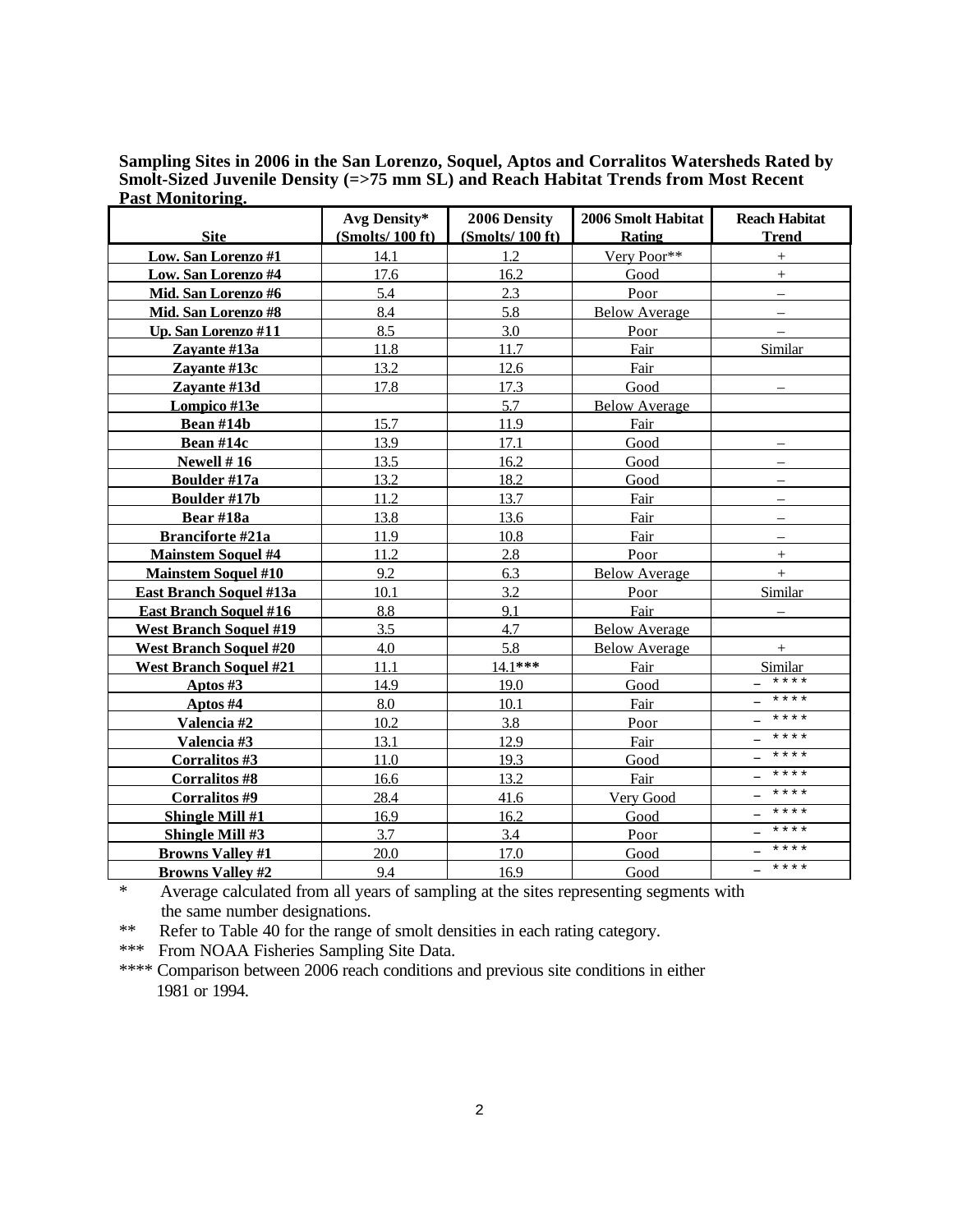

**Figure 2. Juvenile Steelhead Site Densities for Size Class II and III Fish in the San Lorenzo River in 2006 Compared to the 8-Year Average Density. (First year of sampling for Lompico (13e) and 6th for**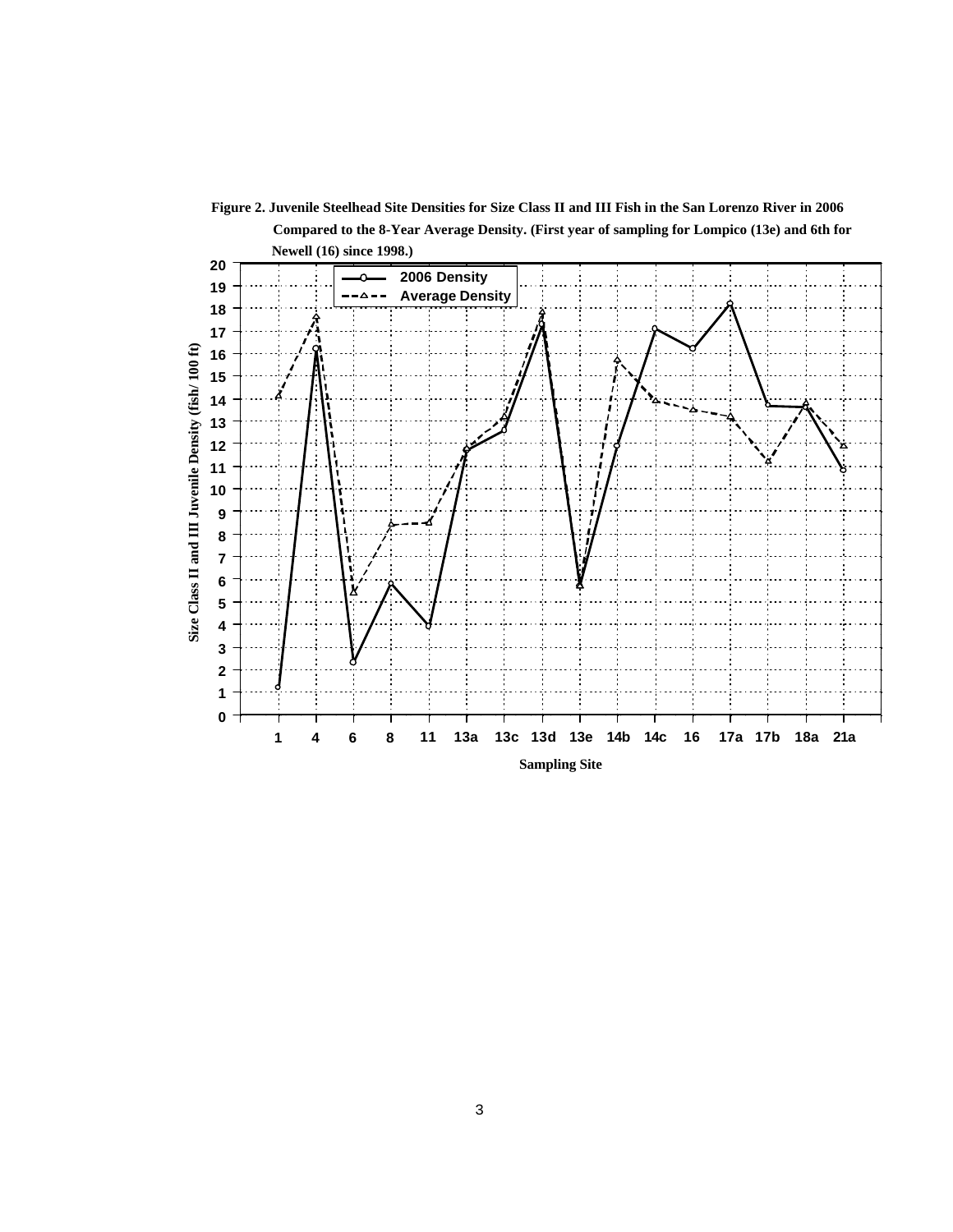

**Figure 4. Juvenile Steelhead Site Densities for Size Class II and III Fish in Soquel Creek in 2006 Compared to the 9- or 10-Year Average Density. (Fifth year of sampling above Girl Scout Falls I (21) and 6th below**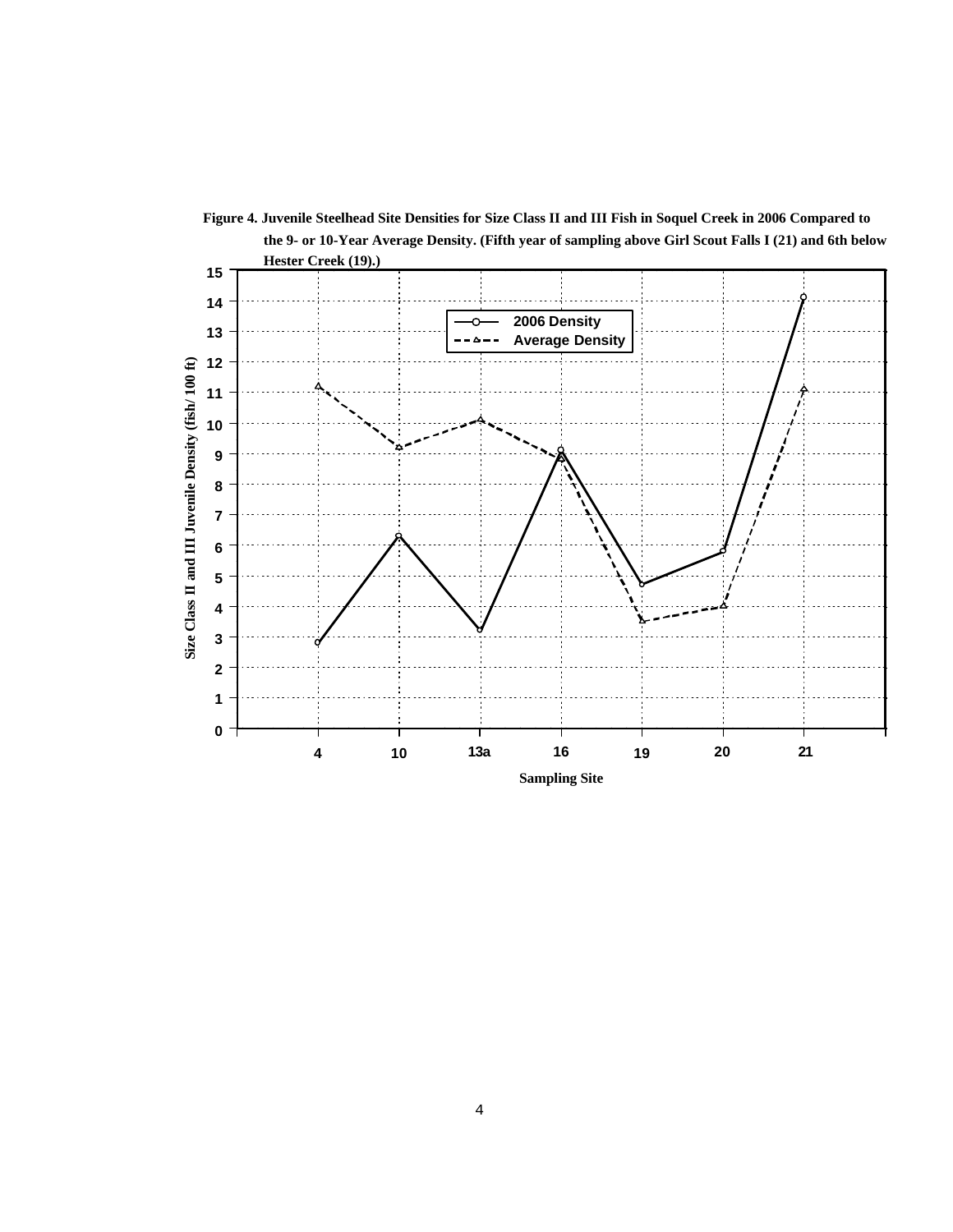

**Figure 6. Juvenile Steelhead Site Densities for Size Class II and III Fish in Aptos and Valencia Creeks**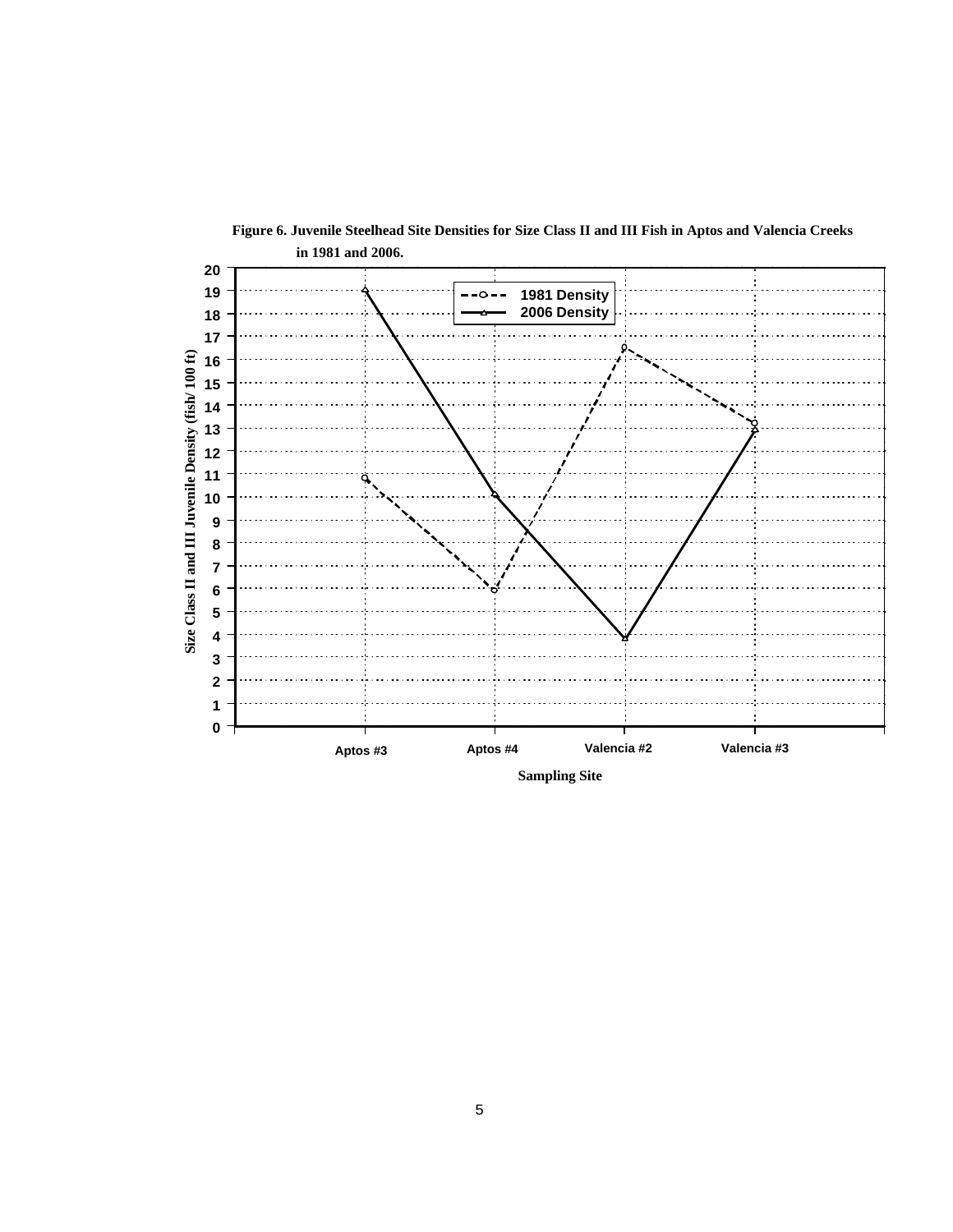

**Figure 8. Juvenile Steelhead Site Densities for Size Class II and III Fish in Corralitos, Shingle Mill and Browns Valley Creeks in 1981, 1994 and 2006.**

There are likely multiple reasons for the low juvenile densities in 2006. The timing and intensity of the previous winter storms likely played a major role. We see from USGS hydrographs that the first onslaught of heavy rains came early, in January. Then there was a drier period followed by repeated high stormflows in March through May. Early spawners took advantage of the first pulse of winter stormflows. Yearlings took advantage of the high spring flow to grow quickly and enter the bay without staying another year. The early emerging YOY's from the early spawners grew quickly, but many likely suffered heavy mortality from high spring stormflows. The near absence of large wood to provide overwintering habitat likely increased the mortality. The inherently high sediment component to stream channels and easily eroding streambanks in the Santa Cruz Mountains likely greatly reduced egg survival in redds prepared during the repeated spring stormflows with several bankfull events in April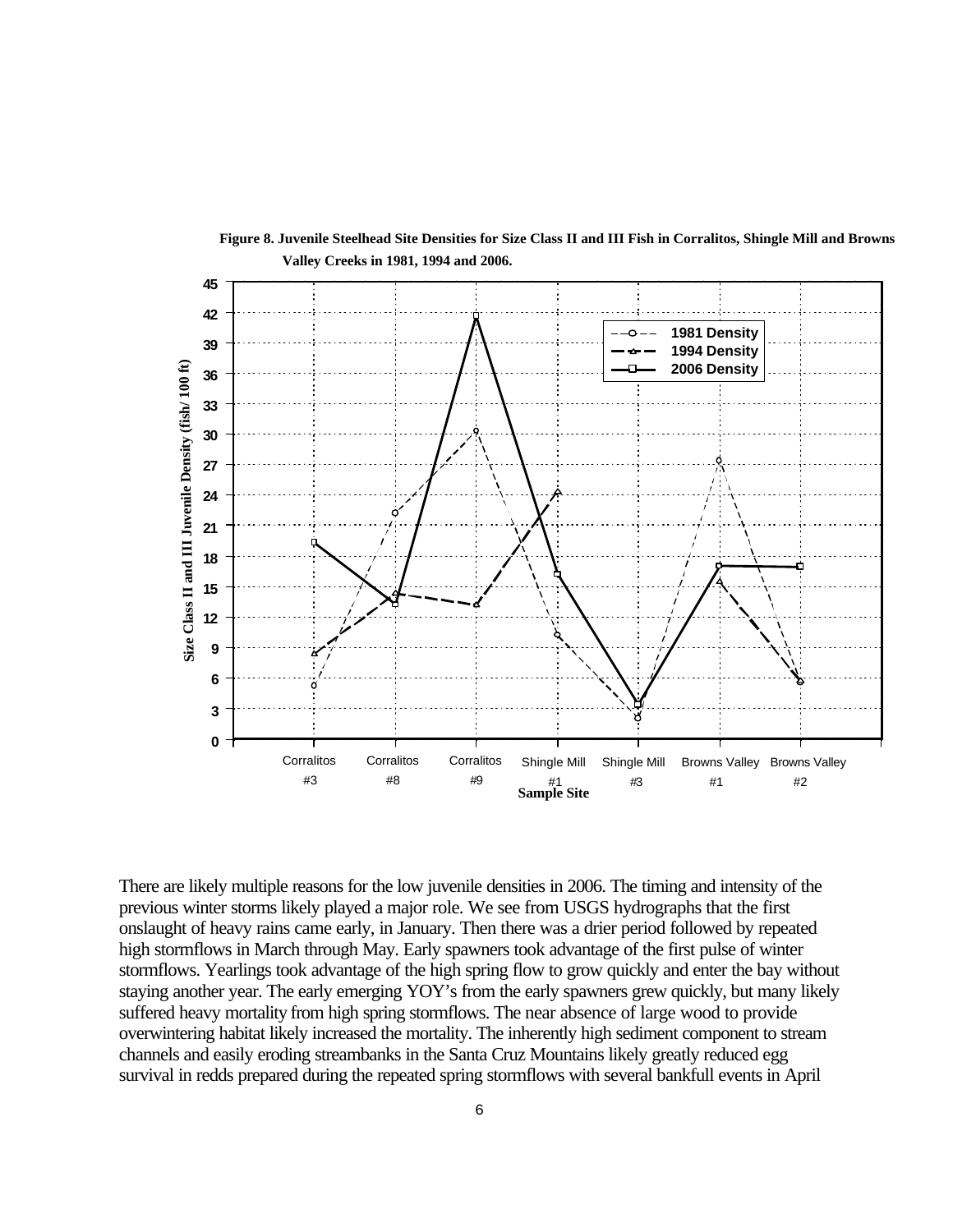and May. Much below average fish densities occurred in the San Lorenzo mainstem while habitat improved in the lower mainstem and declined in the middle and upper mainstem. Juvenile densities declined in San Lorenzo tributaries, consistent with reduced habitat quality. However, 9 of 10 tributary sites had near average or above average densities of smolt-sized juveniles due to fast YOY growth rates in a year with ample streamflow and reduced competition. In Soquel Creek, very low juvenile densities were found despite improved habitat quality in the mainstem and West Branch. Habitat conditions in the East Branch declined somewhat from 2005. However, densities of smolt-sized juveniles were above average at 4 of 5 tributary sites. The site below Mill Pond had surprisingly low juvenile densities.

In the Aptos and Corralitos watersheds, smolt saturation may have been more closely attained in 2006 than in the San Lorenzo and Soquel watersheds. This was because YOY densities in Aptos and Corralitos were more similar to previous years and faster growth associated with higher streamflows increased the smolt density with faster growing YOY's despite the lower yearling densities. In Aptos Creek, juvenile densities were less in 2006 than 1981, consistent with decline in habitat quality in 2006. However, 2006 densities of smolt-sized juveniles were much greater due to faster growth rates of YOY's to smolt-size compared to the low streamflow conditions of 1981. In Valencia Creek, total juvenile densities were similar between 1981 and 2006, though densities of yearlings and smolt-sized juveniles were less with much habitat degradation observed in the lower reach and similar habitat quality in the upper reach. In Corralitos and Browns creeks, YOY and smolt-sized juvenile densities were higher in 2006 than 1994 despite reduced habitat quality in both. This was due to very successful late spawning in 2006 compared to drought conditions in 1994 that presumably limited adult access for spawning, and YOY's grew much faster to smolt size in 2006 with the high streamflows.

**Scope of Work.** Annual monitoring of juvenile steelhead began in 1994 in the San Lorenzo and 1997 in Soquel Creek. The Corralitos sub-watershed was last sampled in 1994. Aptos Creek was last sampled in 1981. In fall 2006, 4 Santa Cruz County watersheds were sampled for juvenile steelhead with the purpose of comparing habitat quality and juvenile densities with past results. Refer to maps in **Appendix A** that delineate reaches and sampling sites. The mainstem San Lorenzo River and 7 tributaries were sampled with 15 total sites. Thirteen half-mile segments were habitat typed to assess habitat conditions and select habitats of average quality to sample. Tributaries included Branciforte, Zayante, Lompico, Bean, Newell, Boulder and Bear creeks. Seven steelhead sites were sampled below anadromy barriers in Soquel Creek and its branches. Five half-mile segments were habitat typed. In the Aptos Creek watershed, 2 sites in Aptos Creek and 2 sites in Valencia Creek were sampled, and the 4 associated half-mile segments were habitat typed. In the Corralitos sub-watershed of the Pajaro River drainage, 3 sites were sampled in Corralitos Creek, 2 sites were sampled in Shingle Mill Gulch and 2 sites were sampled in Browns Creek were sampled, along with 7 associated half-mile segments habitat typed.

For annual comparisons, fish were divided into two age classes and three size classes. Age classes were young-of-the-year (YOY) and yearlings and older. The size classes were Size Class I (<75 mm Standard Length (SL)), Size Class II (between 75 and 150 mm SL) and Size Class III (<=150 mm SL). Juveniles in Size Classes II and III were considered to be "smolt-sized," based on scale analysis of out-migrating smolts by Smith (**2005**).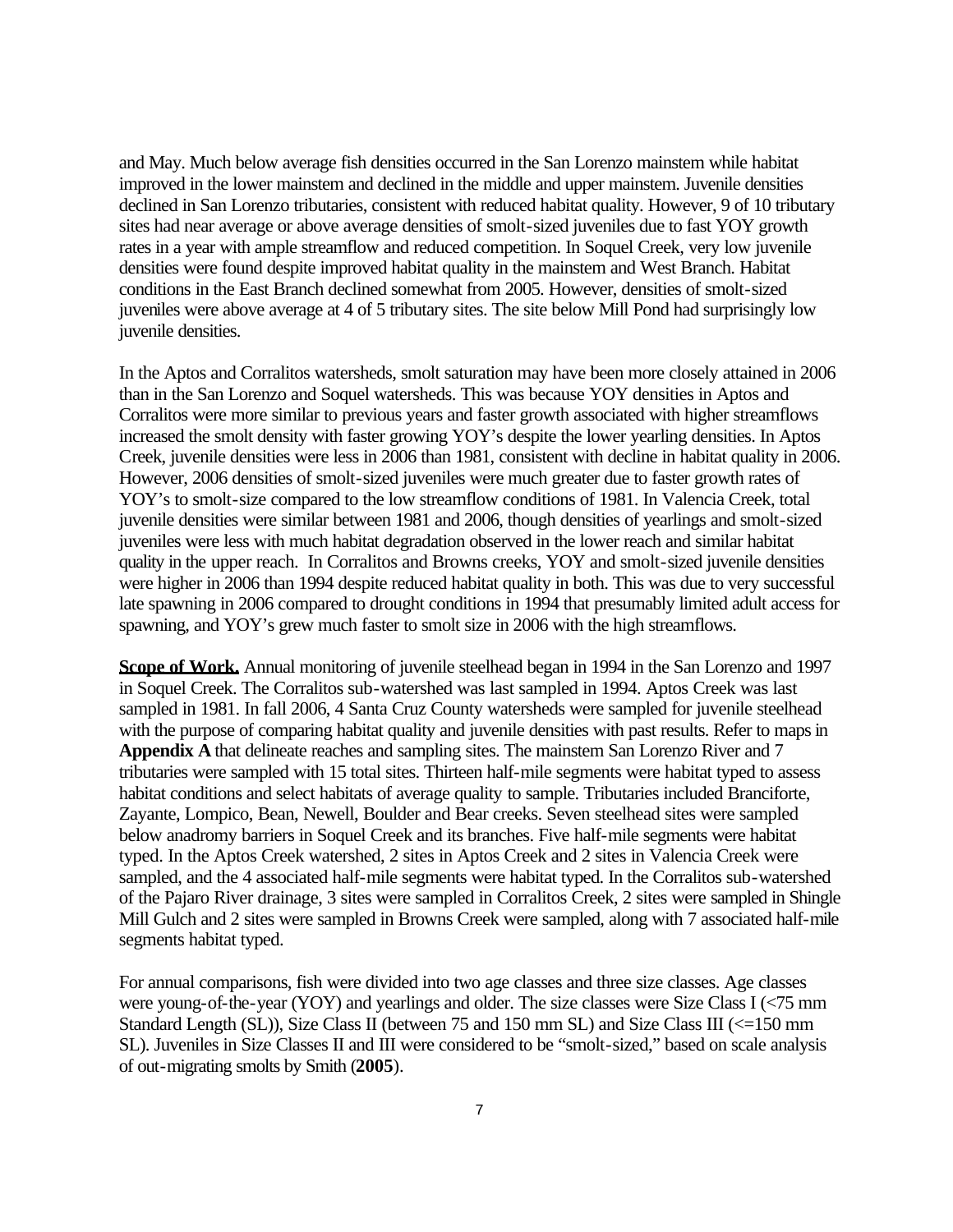**Steelhead Life History.** Most juvenile steelhead spend 1-2 years in freshwater before smolting and migrating to the ocean to reach sexual maturity. In the ocean they spend 1-2 years of rapid growth before returning as adults to their natal streams to spawn. When juveniles reach 75 mm SL by fall sampling time  $\left(\sim 3\frac{1}{2}\right)$  inches total length) they are considered large enough to smolt the following late winter and spring. Unpublished, independent research has shown that many returning adult steelhead in some local streams reached smolt size their first growing season (**J. Smith, pers. comm.; E. Freund, pers. comm.**). Therefore, habitat conditions are very important in portions of the watersheds that have the capacity to grow YOY's most rapidly to smolt size. These portions include the lagoons of the San Lorenzo River, Aptos and Soquel creeks, the lower mainstem of the San Lorenzo River and Soquel Creek, and the middle mainstem of the San Lorenzo River. Enhancement of smolt production is necessary to increase adult returns.

YOY's emerge from the spawning gravels and spread throughout the watershed in spring and early summer. Since more adult steelhead spawning tends to occur in the upstream and tributary reaches of the watershed (barring passage difficulties), the highest initial YOY densities tend to be there. Therefore, it is likely that juveniles distribute mostly in a downstream direction where competition is reduced. Once habitats have been selected, juveniles remain in the same habitats or in close proximity throughout the summer and fall. They distribute according to the quality of feeding habitat (fastwater with adequate depth) and/ or maintenance habitat (water depth and degree of escape cover as overhanging vegetation, undercut banks, surface turbulence, cracks under boulders and submerged wood). Habitat quality improves when less sand enters the stream (called sedimentation) from soil and streambank erosion because less sand input increases aquatic insect habitat. With less sand, embeddedness of larger cobbles and boulders is reduced to provide more cracks and crevices for insects to use. Less sand and embeddedness provides better fish habitat with more escape cover for fish to hide under and by increasing water depth around scour objects (more escape cover) and increasing insect drift for fish food.

**San Lorenzo River and Tributaries– Habitat and Fish Density Comparisons.** Refer to **Appendix A** for maps of reach locations. Refer to Tables 6, 7, 9 and 12 excerpted from the main report and included in the summary to indicate habitat conditions. The **lower mainstem** (downstream of the Zayante Creek confluence) showed overall habitat improvement between 2000 and 2006. Pool scouring and deepening was evident, and there was more escape cover in fastwater habitat. From 2000 through 2005 there had been steady habitat improvement in the **middle mainstem** (between the Zayante and Boulder creek confluences). However, overall habitat degraded from 2005 to 2006 in the middle mainstem. Overall habitat quality declined from 2005 to 2006 in the **upper mainstem** San Lorenzo (upstream of the Boulder Creek confluence) as indicated from data collected in Reach 11. There was a higher percentage fines, less escape cover and no improvement in pool depth. Some of the lowest densities of young-of-the-year and yearling steelhead were detected in 2006 compared to past results in the San Lorenzo watershed. Juvenile densities at the 5 mainstem San Lorenzo sites were 50-90 percent below average for total density, well below average for age classes and Size Class I fish, and 30-93 percent below average at 4 of the 5 sites for larger size classes (II/III).

San Lorenzo tributaries in 2006 showed reduced habitat quality compared to either 2000 or 2005 in the case of Zayante, Bean, Newell, Boulder, Bear and Branciforte creeks. Aspects of habitat that tended to worsen included increased percent fines, greater embeddedness and less escape cover in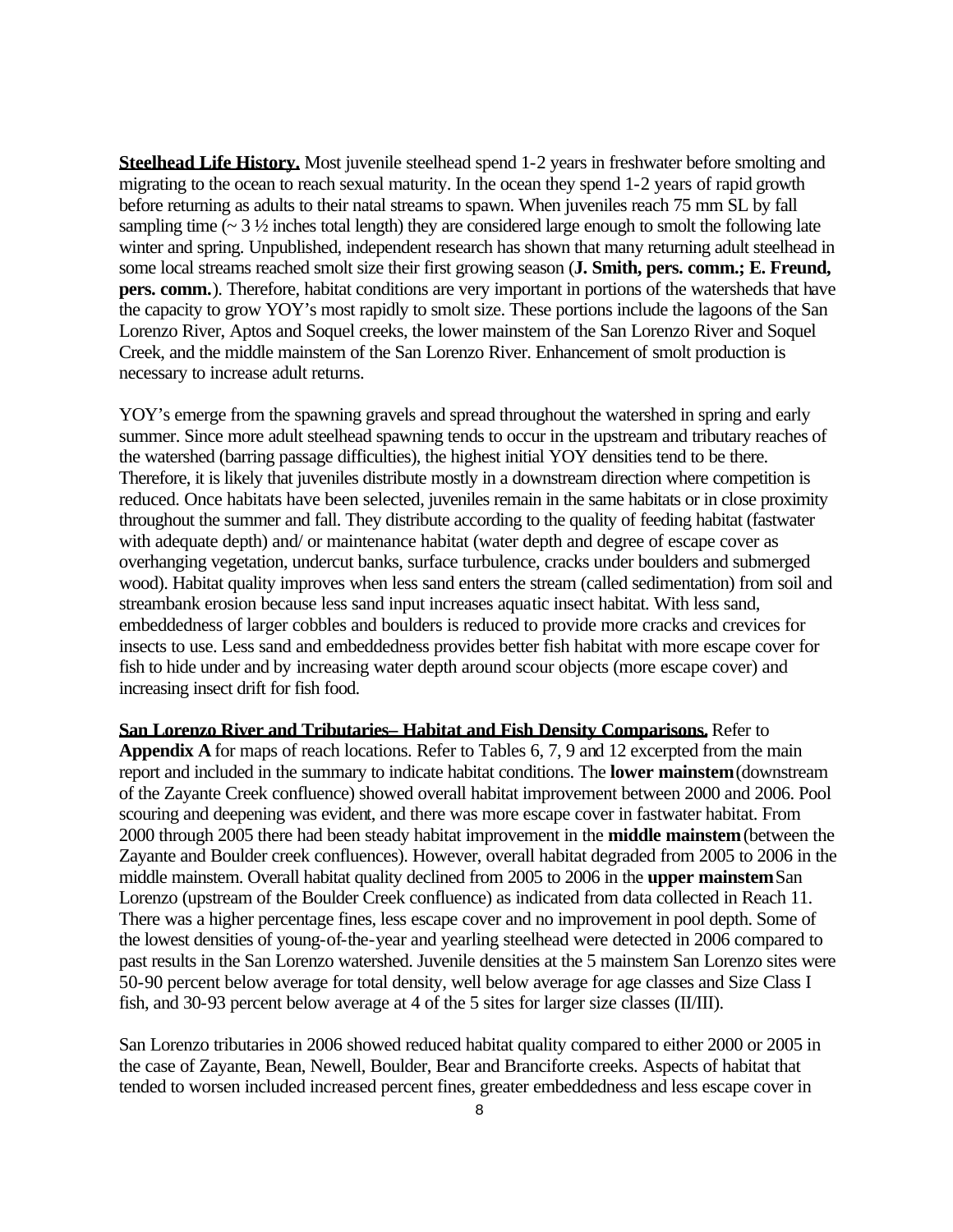most of these creeks. Although escape cover was much reduced in Newell Creek, it showed improvements atypical to other tributaries. Pools were deeper with less percent fines and lower embeddedness likely resulting from sediment being trapped behind the dam upstream.

At 10 San Lorenzo tributary sites, the total juvenile density and YOY density were below average at all sites except upper Bean (14c). Yearling densities were well below average at all tributary sites. Despite low juvenile densities and few yearlings holding over, Size Class II and III (smolt-size) juvenile densities were above average at 4 of 10 tributary sites and close to average at another 5 sites. This indicated that with reduced juvenile numbers and higher than usual baseflows, growth rate of YOY's was increased with less competition, resulting in above average or close to average densities of large juveniles in tributaries. A mid-Zayante Creek site (13c) was more than 25 percent below average density for smolt-sized juveniles. Compared to 2005, Size Class II/ III densities in 2006 were greater at 4 of 9 tributary sites.

The trend in juvenile steelhead densities between 2005 and 2006 was analyzed by using a paired t-test (**Snedecor and Cochran 1967; Sokal and Rohlf 1995; Elzinga et al. 2001**). Only the San Lorenzo watershed had multiple 2005 steelhead sites that were re-sampled in 2006 and could be statistically analyzed. Despite only 7 comparable sites in the San Lorenzo drainage, declines from 2005 to 2006 in total juvenile density, YOY's, Size Class 1 juveniles and yearlings were statistically significant at the 0.05 level and even lower.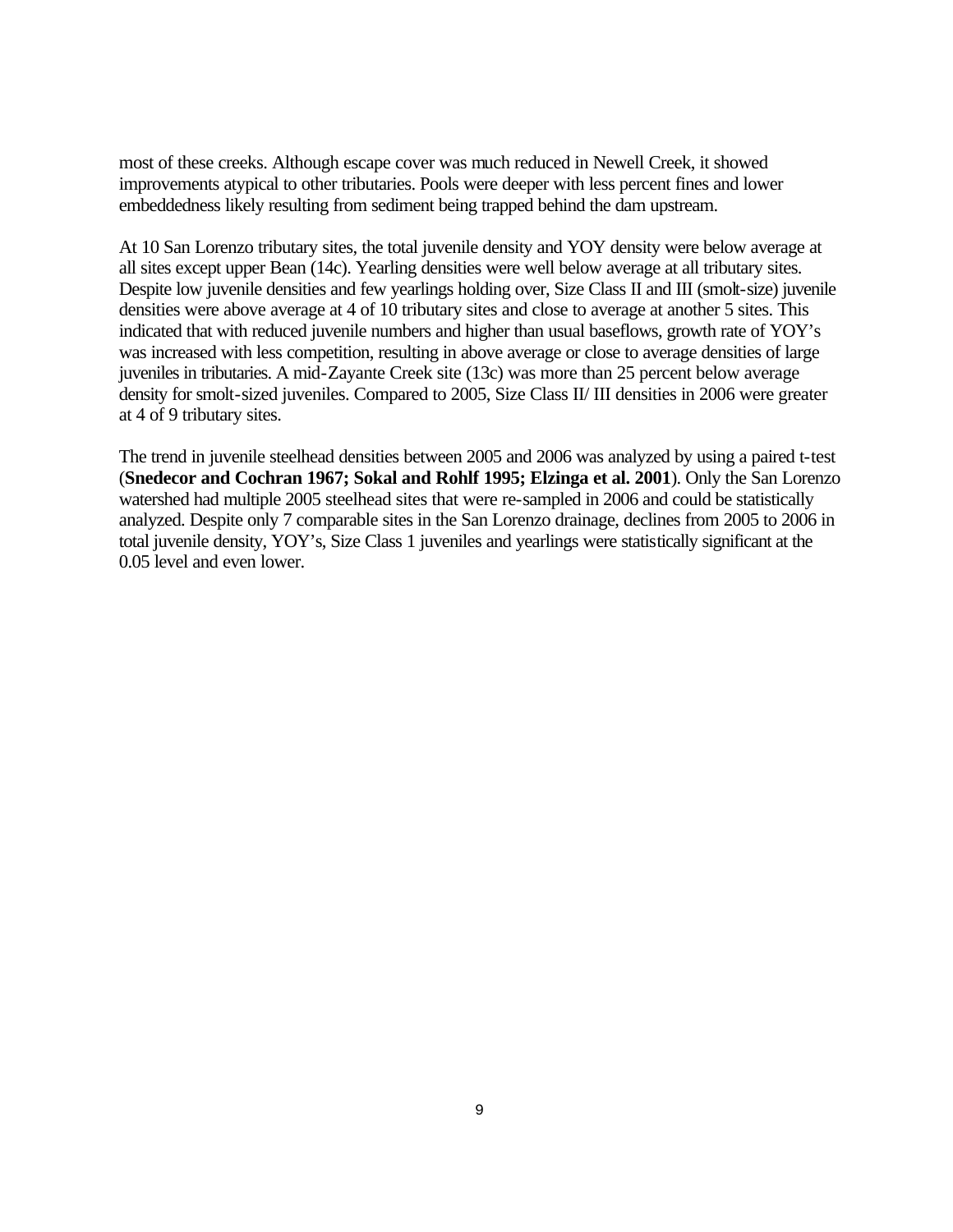| Reach                      | Pool<br>2000 | Pool<br>2003 | vv.<br>Pool<br>2005 | Pool<br>2006 | <b>Riffle</b><br>2000 | <b>Riffle</b><br>2003 | <b>Riffle</b><br>2005 | <b>Riffl</b><br>$\mathbf{e}$ | Run/Step-<br><b>Run 2000</b> | Run/Step-<br><b>Run 2003</b> | Run/Step-<br><b>Run 2005</b> | <b>Run/Step</b> |
|----------------------------|--------------|--------------|---------------------|--------------|-----------------------|-----------------------|-----------------------|------------------------------|------------------------------|------------------------------|------------------------------|-----------------|
|                            |              |              |                     |              |                       |                       |                       | 2006                         |                              |                              |                              | <b>Run 2006</b> |
| $1 -$                      | $1.9/$       |              |                     | 2.5/         | 0.9/<br>1.4           |                       |                       | 1.1/                         | 1.2/1.8                      |                              |                              | 2.4/3.1         |
| L. Main<br>$2-$            | 3.5<br>3.0/  |              |                     | 4.4          | 1.2/                  |                       |                       | 1.5                          | 1.7/2.4                      |                              |                              |                 |
| L. Main                    | 5.2          |              |                     |              | 2.0                   |                       |                       |                              |                              |                              |                              |                 |
| $3-$<br>L. Main            | 3.1/<br>5.2  |              |                     |              | 1.9/<br>2.6           |                       |                       |                              | 2.1/3.1                      |                              |                              |                 |
| $4-$                       | 2.2/         |              |                     | 2.6/         | 0.8/                  |                       |                       | 0.9/                         | 1.5/2.3                      |                              |                              | 1.6/2.2         |
| L. Main                    | 3.8          |              |                     | 4.4          | 1.4                   |                       |                       | 1.5                          |                              |                              |                              |                 |
| $5 -$<br>L. Main           | 1.7/<br>3.3  |              |                     |              | $0.8/$<br>1.3         |                       |                       |                              | 1.1/1.8                      |                              |                              |                 |
| $6-$                       | 1.9/         | 1.9/         | $1.9/$              | 2.2/         | $0.8/$                | 0.6/                  | 0.9/                  | 0.8/                         | 1.1/1.9                      | 1.2/1.9                      | 1.1/2.1                      | 1.3/1.85        |
| M. Main                    | 3.4          | 3.5          | 3.4                 | 4.3          | 1.2                   | 0.9                   | 1.4                   | 1.3                          |                              |                              |                              |                 |
| $7-$<br>M. Main            | 2.2/<br>3.9  | 1.8/<br>3.7  | 2.0/<br>3.5         |              | 0.7/<br>1.1           | 0.6/<br>1.0           | 0.7/<br>1.1           |                              | 1.0/1.5                      | 0.9/1.4                      | 1.1/1.4                      |                 |
| $8-$                       | 2.8/         | 2.5/         | 2.6/                | 2.7/         | 0.9/                  | 0.6/                  | $1.0/$                | $1.1/$                       | 1.4/2.1                      | 1.0/1.4                      | 1.3/2.1                      | 1.3/2.25        |
| M. Main                    | 5.4          | 5.2          | 5.8                 | 5.5          | 1.4                   | 1.0                   | 1.5                   | 1.6                          |                              |                              |                              |                 |
| $9 -$<br>M. Main           | 2.0/<br>3.6  | 1.7/<br>3.0  | $1.9/$<br>3.5       |              | 0.7/<br>11            | 0.6/<br>1.1           | 0.7/<br>1.1           |                              | 1.0/1.6                      | 0.8/1.2                      | 1.0/1.4                      |                 |
| $10-$                      | 1.3/         | 1.4/         | $1.4/$              |              | 0.4/                  | 0.3/                  | $0.4/$                |                              | 0.8/1.2                      | 0.5/0.9                      | 0.7/1.0                      |                 |
| U. Main                    | 2.7          | 2.9          | 2.8                 |              | 0.6                   | 0.5                   | 0.7                   |                              |                              |                              |                              |                 |
| $11-$<br>U. Main           | 1.2/<br>2.1  |              | 1.1/<br>2.0         | 1.1/<br>2.1  | 0.4/<br>0.6           |                       | 0.4/<br>0.7           | 0.5/<br>0.8                  | 0.5/1.0                      |                              | 0.5/1.0                      | 0.6/1.1         |
| 12 <sub>b</sub>            | 1.4/         |              | 1.3/                |              | 0.5/                  |                       | 0.3/                  |                              | 0.6/1.1                      |                              | 0.5/0.8                      |                 |
| U. Main<br>Zayante         | 2.2<br>1.4/  | 1.1/         | 2.2<br>1.5/         | 1.6/         | 0.9<br>0.65/          | 0.7/                  | 0.6<br>0.6/           | 0.6/                         | 0.85/1.2                     | 0.7/1.2                      | 0.8/1.1                      | 0.85/1.2        |
| 13a                        | 2.3          | 2.1          | 2.5                 | 2.6          | 1.0                   | 1 <sub>1</sub>        | 0.9                   | 0.9                          |                              |                              |                              |                 |
| Zayante                    | $1.5/$       | 1.5/         | 1.7/                |              | 0.6/                  | 0.5/                  | 0.5/                  |                              | 0.8/1.1                      | 0.8/1.1                      | 0.7/1.2                      |                 |
| 13 <sub>b</sub><br>Zayante | 2.8<br>1.5/  | 2.4<br>1.2/  | 2.9<br>1.35/        |              | 0.9<br>0.6/           | 0.7<br>0.4/           | 0.9<br>0.5/           |                              | 0.7/1.1                      | 0.5/1.0                      | 0.7/1.0                      |                 |
| 13c                        | 2.5          | 2.2          | 2.4                 |              | 0.8                   | 0.7                   | 0.8                   |                              |                              |                              |                              |                 |
| Zayante                    | 1.3/         | 1.1/         | $1.1/$              | 1.35         | 0.6/                  | 0.4/                  | 0.5/                  | 0.45/                        | 0.9/1.3                      | 0.8/1.3                      | 0.8/1.4                      | 0.9/1.4         |
| 13d<br>Lompico             | 2.1          | 1.7          | 2.1                 | 12.1<br>1.1/ | 1.0                   | 0.6                   | 0.7                   | 0.8<br>0.3/                  |                              |                              |                              | 0.45/0.8        |
| 13e                        |              |              |                     | 1.8          |                       |                       |                       | 0.6                          |                              |                              |                              |                 |
| <b>Bean</b><br>14a         | 1.2/<br>2.0  | $0.8/$       | $1.0/$              |              | 0.5/                  | $0.4/$                | 0.4/                  |                              | 0.65/1.2                     | 0.6/1.2                      | 0.7/1.1                      |                 |
|                            |              | 1.6          | 1.9                 |              | 0.85                  | 0.7                   | 0.7                   |                              |                              |                              |                              |                 |
| <b>Bean</b>                | 1.1/         | 0.9/         | 1.0/                |              | 0.3/                  | 0.3/                  | 0.3/                  |                              | 0.6/1.0                      | 0.6/0.9                      | 0.6/0.8                      |                 |
| 14 <sub>b</sub>            | 1.6          | 1.5          | 1.9                 |              | 0.55                  | 0.6                   | 0.5                   |                              |                              |                              |                              |                 |
| Bean 14c                   | 1.1/         | 1.0/         | 1.0/                | $1.0/$       | 0.2/                  | 0.1/                  | 0.1/                  | 0.2/                         | 0.5/0.7                      | 0.25/0.4                     | 0.2 / 0.5                    | 0.35/0.5        |
| <b>Newell</b>              | 2.0          | 1.7          | 1.7                 | 1.8          | 0.5<br>0.4/           | 0.3                   | 0.3                   | 0.3                          | 0.6/0.9                      |                              |                              |                 |
| 16                         | 1.4/<br>2.6  |              |                     | 1.6/<br>2.8  | 0.65                  |                       |                       | 0.3/<br>0.5                  |                              |                              |                              | 0.6/0.9         |
| <b>Boulder</b>             | $1.8/$       |              | 1.8/                | 2.0/         | 0.6/                  |                       | 0.5/                  | 0.6/                         | 0.7/1.1                      |                              | 0.7/1.2                      | 0.9/1.4         |
| 17a<br><b>Boulder</b>      | 2.7<br>1.75/ |              | 2.9<br>1.7/         | 3.1<br>1.7/  | 1.0<br>0.5/           |                       | 0.9<br>0.4/           | 1.0<br>0.6/                  | 0.7/1.2                      |                              | 0.7/1.2                      | 0.8/1.4         |
| 17 <sub>b</sub>            | 2.8          |              | 2.8                 | 2.8          | 1.0                   |                       | 1.0                   | 1.0                          |                              |                              |                              |                 |

**Table 6. Averaged Mean and Maximum WATER DEPTH (ft) of Habitat in SAN LORENZO Reaches Since 2000.**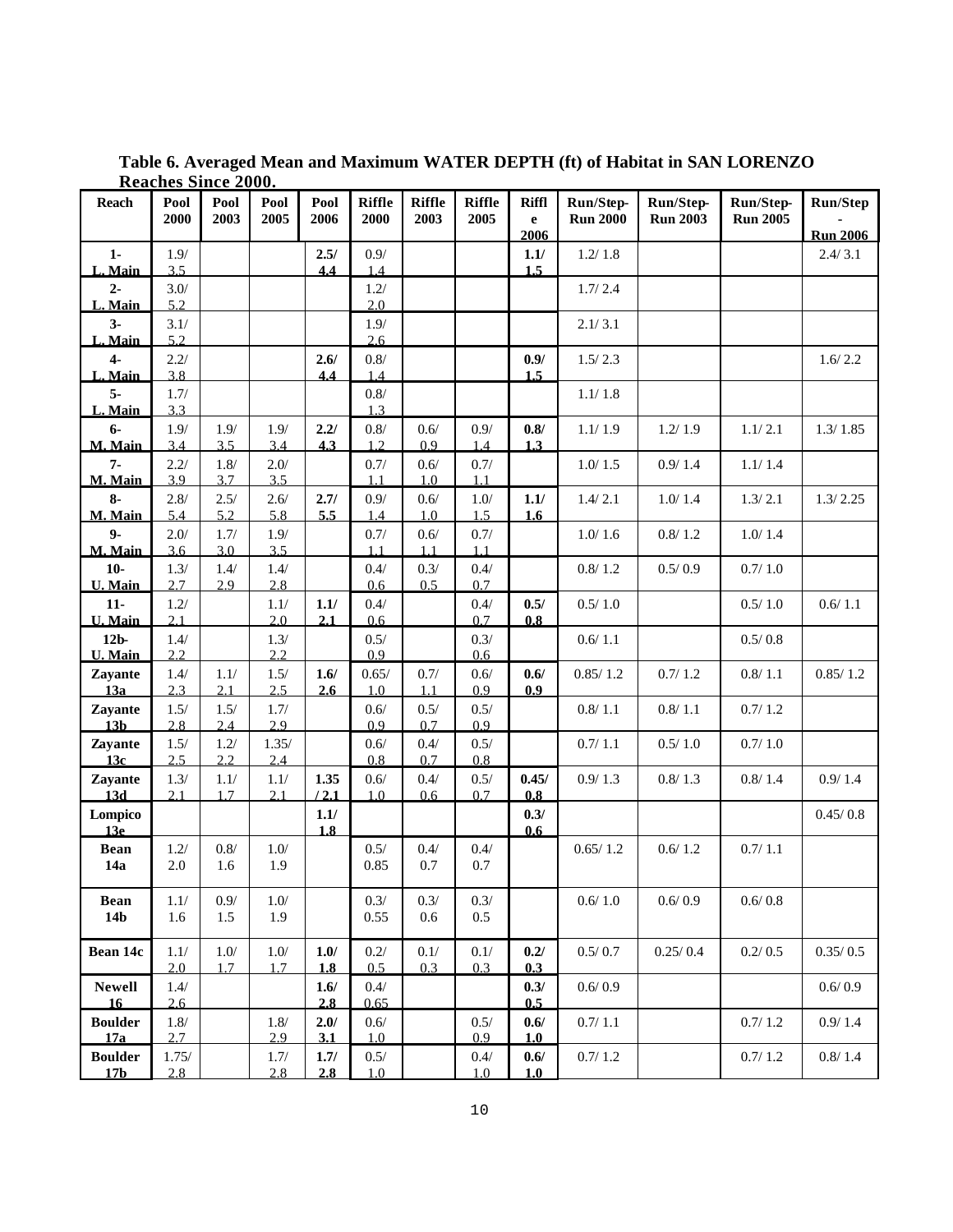| <b>Boulder</b><br>17c          | 2.5/<br>3.7           |             | 1.9/<br>2.9 |              | 0.4/<br>0.7       |             | 0.4/<br>0.8 |             | 0.8/1.3  |         | 0.9/1.5 |          |
|--------------------------------|-----------------------|-------------|-------------|--------------|-------------------|-------------|-------------|-------------|----------|---------|---------|----------|
| <b>Bear</b><br>18a             | 1.8/<br>3.0           | 2.0/<br>3.4 | 2.0/<br>3.4 | 2.0/<br>3.35 | 0.5/<br>0.8       | 0.4/<br>0.7 | 0.4/<br>0.7 | 0.6/<br>0.9 | 0.7/1.1  | 0.6/0.9 | 0.7/1.1 | 0.8/1.25 |
| Bear 18b                       | 1.4/<br>2.4           |             |             |              | 0.55/<br>$\gamma$ |             |             |             | 0.6/1.2  |         |         |          |
| <b>Brancifo</b><br>rte $21a-2$ | 1.05/<br>2.0          |             |             | 1.1/<br>1.9  | 0.3/<br>0.6       |             |             | 0.3/<br>0.5 | 0.6/0.9  |         |         | 0.5/1.0  |
| <b>Brancifo</b><br>rte 21b     | 1.0/<br>$\mathcal{L}$ |             | 1.1/<br>-7  |              | 0.4/<br>0.6       |             | 0.4/<br>0.7 |             | 0.5/0.85 |         | 0.3/0.6 |          |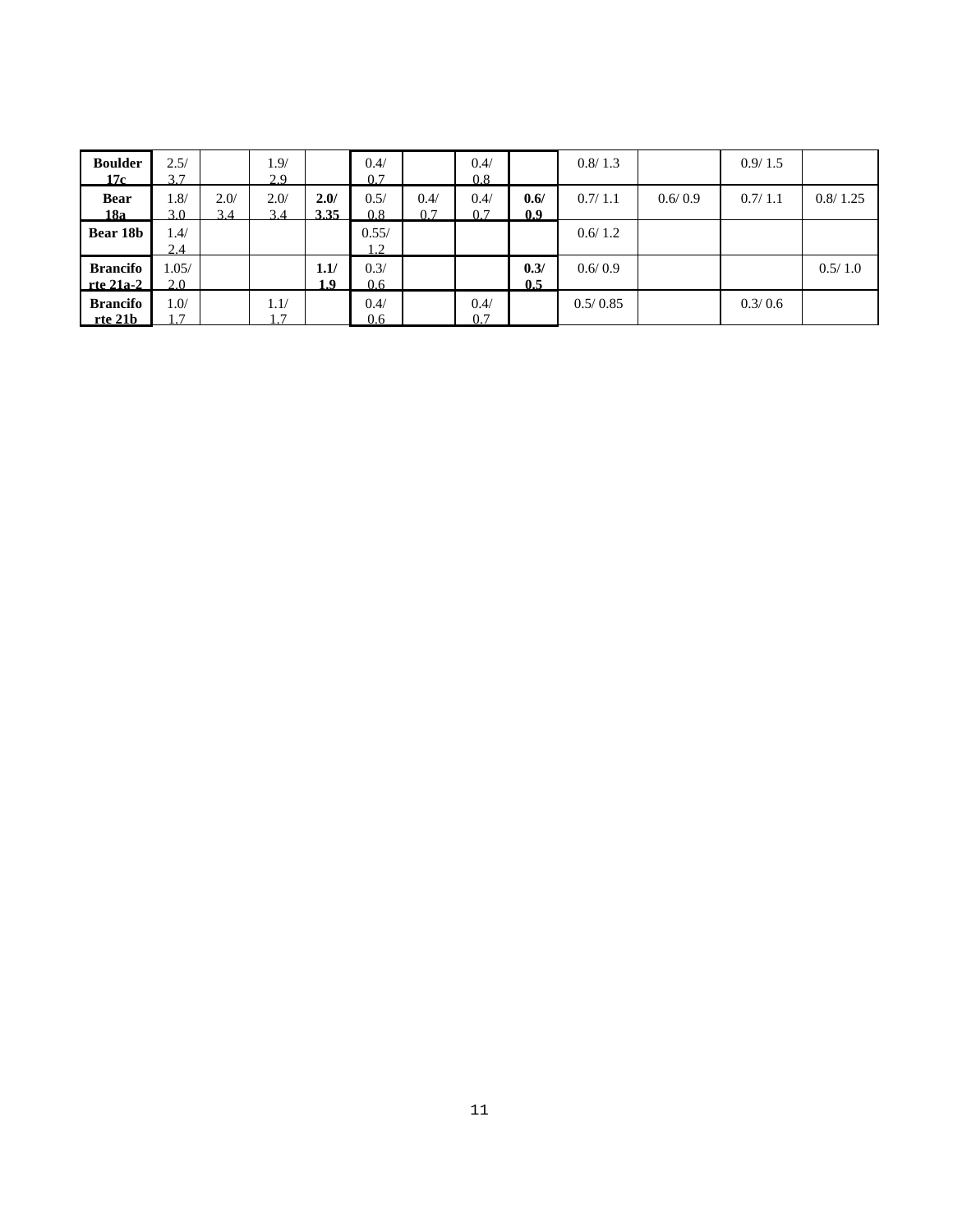|       | Table 7. Average PERCENT FINE SEDIMENT IN SAN LORENZO Reaches River Since |  |  |
|-------|---------------------------------------------------------------------------|--|--|
| 2000. |                                                                           |  |  |

| Reach                          | Pool<br>2000 | Pool<br>2003 | Pool<br>2005 | Pool<br>2006 | <b>Riffle</b><br>2000 | <b>Riffle</b><br>2003 | <b>Riffle</b><br>2005 | <b>Riffle</b><br>2006 | Run/Step-<br><b>Run 2000</b> | Run/Step-<br><b>Run 2003</b> | Run/Step-<br><b>Run 2005</b> | Run/Step        |
|--------------------------------|--------------|--------------|--------------|--------------|-----------------------|-----------------------|-----------------------|-----------------------|------------------------------|------------------------------|------------------------------|-----------------|
|                                |              |              |              |              |                       |                       |                       |                       |                              |                              |                              | <b>Run 2006</b> |
| $\mathbf{1}$                   | 80           |              |              | 80           | 20                    |                       |                       | 20                    | 55                           |                              |                              | 40              |
| $\overline{2}$                 | 70           |              |              |              | 25                    |                       |                       |                       | 50                           |                              |                              |                 |
| 3                              | 80           |              |              |              | 40                    |                       |                       |                       | 60                           |                              |                              |                 |
| $\overline{4}$                 | 70           |              |              | 75           | 30 <sup>2</sup>       |                       |                       | 20                    | 50                           |                              |                              | 50              |
| 5                              | 95           |              |              |              | 35                    |                       |                       |                       | 70                           |                              |                              |                 |
| 6                              | 80           | 70           | 70           | 75           | 35                    | 25                    | 20                    | 25                    | 60                           | 35                           | 40                           | 38              |
| $\overline{7}$                 | 70           | 70           | 70           |              | 25                    | 25                    | 20                    |                       | 45                           | 50                           | 40                           |                 |
| 8                              | 75           | 55           | 65           | 60           | 30                    | 25                    | 20                    | 20                    | 45                           | 40                           | 25                           | 25              |
| $\overline{9}$                 | 70           | 70           | 60           |              | 30                    | 25                    | 15                    |                       | 45                           | 30                           | 30                           |                 |
| 10                             | 75           | 60           | 70           |              | 25                    | 20                    | 15                    |                       | 45                           | 25                           | 35                           |                 |
| $\overline{11}$                | 65           | 55           | 35           | 40           | 20                    | 40                    | 15                    | 25                    | 30                           | 45                           | 25                           | 15              |
| 12 <sub>b</sub>                | 55           | 50           | 35           |              | 25                    | 35                    | 35                    |                       | 35                           | 40                           | 10                           |                 |
| Zayante<br>13a                 | $80\,$       | 85           | 65           | 65           | 30                    | 40                    | 25                    | 35                    | 55                           | $70\,$                       | 50                           | 40              |
| Zayante<br>13 <sub>b</sub>     | 80           | 65           | 65           |              | 30                    | 30                    | 30                    |                       | 45                           | 45                           | 30                           |                 |
| Zayante<br>13c                 | 55           | 50           | 45           |              | 20                    | 25                    | 10                    |                       | 25                           | 30                           | 20                           |                 |
| Zayante<br>13d                 | 60           | 40           | 40           | 50           | 25                    | 25                    | $25\,$                | 15                    | 45                           | $25\,$                       | $25\,$                       | 40              |
| Lompico<br>13 <sub>e</sub>     |              |              |              | 50           |                       |                       |                       | 20                    |                              |                              |                              | 30              |
| <b>Bean</b><br>14a             | 80           | 80           | 70           |              | 45                    | 40                    | 25                    |                       | 70                           | 70                           | 35                           |                 |
| <b>Bean</b><br>14 <sub>b</sub> | 80           | 85           | 80           |              | 25                    | 45                    | 15                    |                       | 60                           | 80                           | 45                           |                 |
| Bean 14c                       | 70           | 70           | 60           | 65           | 25                    | 25                    | 5 <sup>1</sup>        | 15                    | 35                           | 40                           | 30                           | 40              |
| <b>Newell</b>                  | 50           |              |              | 25           | 20                    |                       |                       | 5                     | 35                           |                              |                              | 20              |
| 16<br><b>Boulder</b>           | 45           |              | 30           | 35           | 30                    |                       | 20                    | 5                     | 30                           |                              | 15                           | 20              |
| 17a<br><b>Boulder</b>          | 40           |              | 30           | 35           | 10                    |                       | 5                     | 10                    | 25                           |                              | 15                           | 15              |
| 17 <sub>b</sub>                |              |              |              |              |                       |                       |                       |                       |                              |                              |                              |                 |
| <b>Boulder</b><br>17c          | 45           |              | $25\,$       |              | 5                     |                       | 5                     |                       | $20\,$                       |                              | 5                            |                 |
| Bear 18a                       | 55           | 55           | 50           | 60           | 15                    | 15                    | 15                    | 15                    | 30                           | 25                           | 20                           | 25              |
| Bear 18b                       | 40           |              |              |              | 10                    |                       |                       |                       | 25                           |                              |                              |                 |
| <b>Brancifo</b><br>rte 21a-2   | 65           |              |              | 75           | 30                    |                       |                       | 40                    | 45                           |                              |                              | 55              |
| <b>Brancifo</b><br>rte 21b     | 65           |              | 55           |              | 30                    |                       | 15                    |                       | 40                           |                              | 65                           |                 |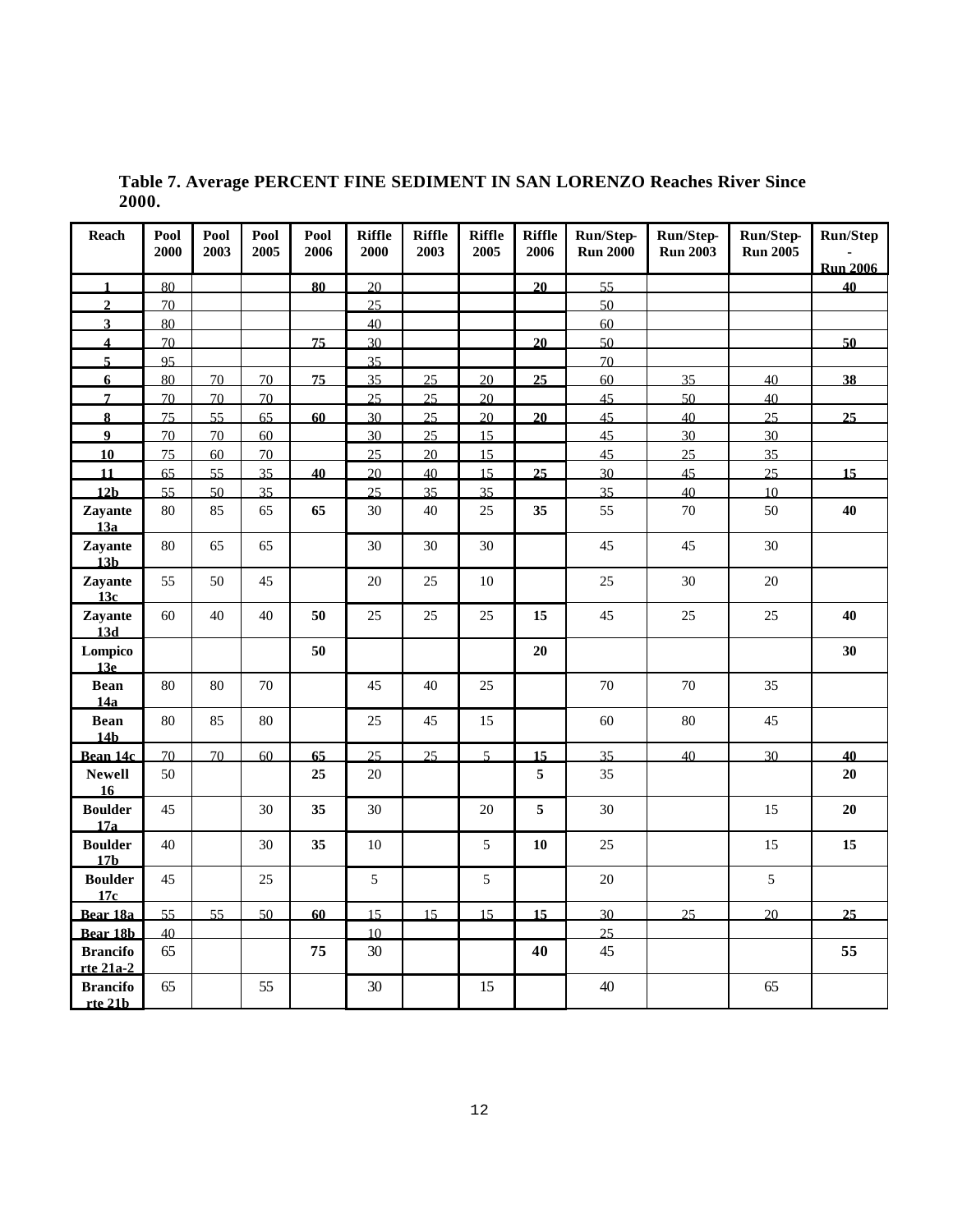**Table 9. Reach-wide ESCAPE COVER Index (Habitat Typing Method\*) in RIFFLE HABITAT in MAINSTEM Reaches of the SAN LORENZO, Based on Habitat Typed Segments.**

| Reach                   | 1998  | 1999  | 2000  | 2003  | 2005  | 2006  |
|-------------------------|-------|-------|-------|-------|-------|-------|
| $\mathbf{1}$            | 0.187 | 0.244 | 0.084 |       | -     | 0.270 |
| $\overline{2}$          |       | 0.503 | 0.260 |       |       |       |
| $\overline{\mathbf{3}}$ | 0.250 | 0.216 | 0.257 |       |       |       |
| $\overline{\mathbf{4}}$ | 0.125 | 0.078 | 0.109 |       |       | 0.183 |
| 5                       | 0.032 | 0.001 | 0.222 |       |       |       |
| 6                       | 0.099 | 0.093 | 0.042 | 0.027 | 0.152 | 0.101 |
| $\overline{7}$          | 0.148 | 0.146 | 0.050 | 0.130 | 0.187 |       |
| 8                       | 0.335 | 0.173 | 0.124 | 0.080 | 0.320 | 0.241 |
| 9                       | 0.038 | 0.080 | 0.043 | 0.066 | 0.161 |       |
| 10                      | 0.011 | 0.039 | 0.012 | 0.018 | 0.040 |       |
| 11                      | 0.025 | 0.020 | 0.017 |       | 0.056 | 0.014 |
| 12                      | 0.086 | 0.022 | 0.036 |       | 0.044 |       |

**\*Habitat Typing Method = linear feet of escape cover divided by reach length as riffle habitat.**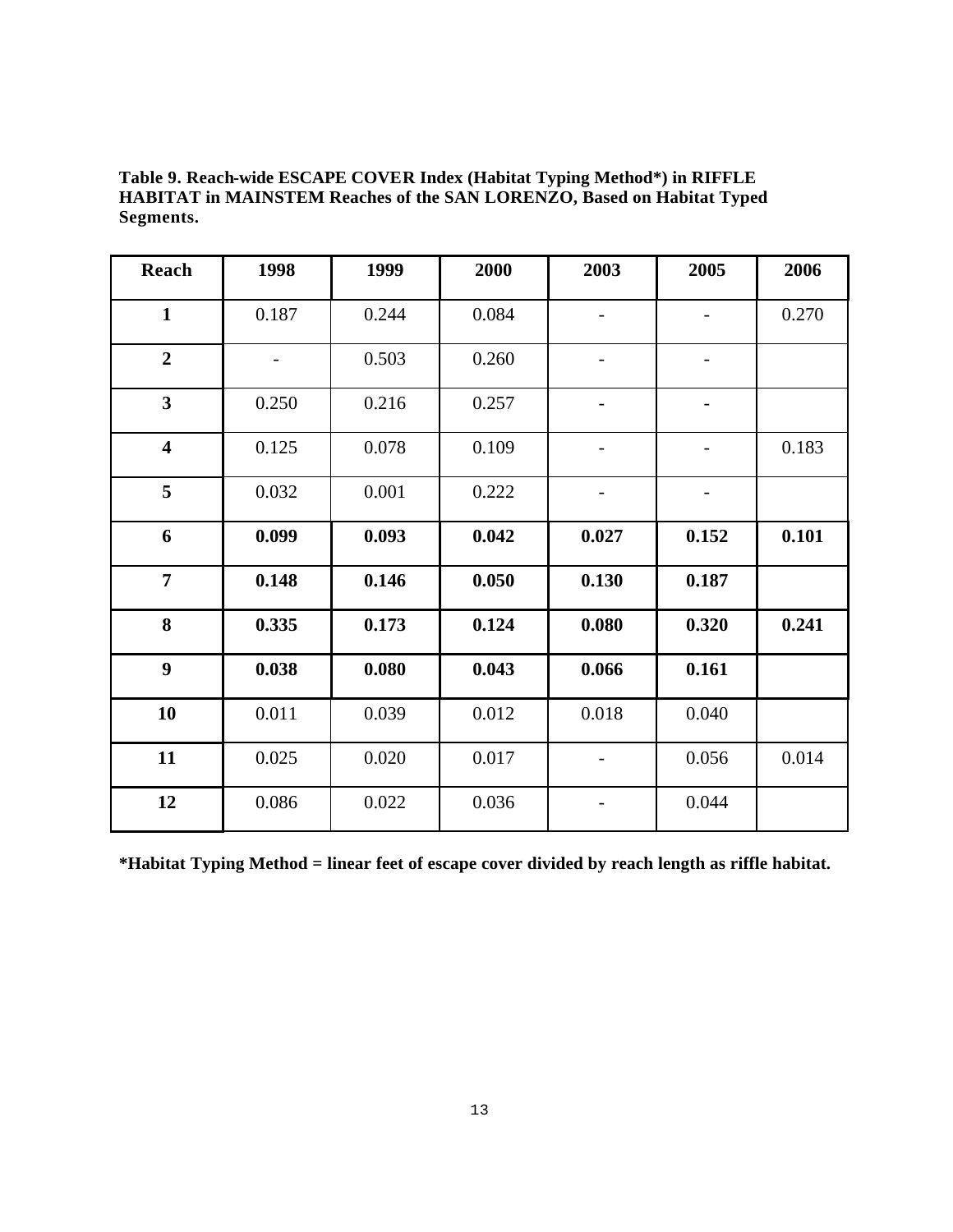| <b>Reach</b>                          | 1998  | 1999  | 2000  | 2003                     | 2005  | 2006  |
|---------------------------------------|-------|-------|-------|--------------------------|-------|-------|
| Zayante 13a                           | 0.320 | 0.069 | 0.056 | 0.169                    | 0.081 | 0.074 |
| Zayante 13b                           | 0.150 | 0.093 | 0.072 | 0.130                    | 0.087 |       |
| Zayante 13c                           | 0.114 | 0.110 | 0.095 | 0.110                    | 0.109 |       |
| Zayante 13d                           | 0.145 | 0.191 | 0.132 | 0.237                    | 0.269 | 0.126 |
| Lompico 13e                           |       |       |       |                          |       | 0.089 |
| Bean 14a                              | 0.248 | 0.143 | 0.186 | 0.124                    | 0.155 |       |
| <b>Bean 14b</b>                       | 0.378 | 0.280 | 0.205 | 0.288                    | 0.212 |       |
| Bean 14c                              | 0.259 | 0.093 | 0.100 | 0.142                    | 0.141 | 0.131 |
| <b>Newell 16</b>                      | 0.285 |       | 0.325 |                          |       | 0.102 |
| <b>Boulder 17a</b>                    | 0.131 | 0.051 | 0.061 |                          | 0.108 | 0.064 |
| <b>Boulder 17b</b>                    | 0.129 | 0.141 | 0.164 |                          | 0.232 | 0.100 |
| <b>Boulder 17c</b>                    | 0.250 | 0.072 | 0.057 | $\overline{\phantom{a}}$ | 0.143 |       |
| Bear 18a                              | 0.069 |       | 0.103 | 0.119                    | 0.114 | 0.074 |
| <b>Branciforte</b><br>$21a-2$         |       |       |       |                          |       | 0.121 |
| <b>Branciforte</b><br>21 <sub>b</sub> | 0.147 | 0.083 | 0.102 |                          | 0.189 |       |

**Table 12. ESCAPE COVER Index (Habitat Typing Method\*) for POOL HABITAT in TRIBUTARY Reaches of the SAN LORENZO.**

**\*Habitat Typing Method = linear feet of escape cover divided by reach length as pool habitat.**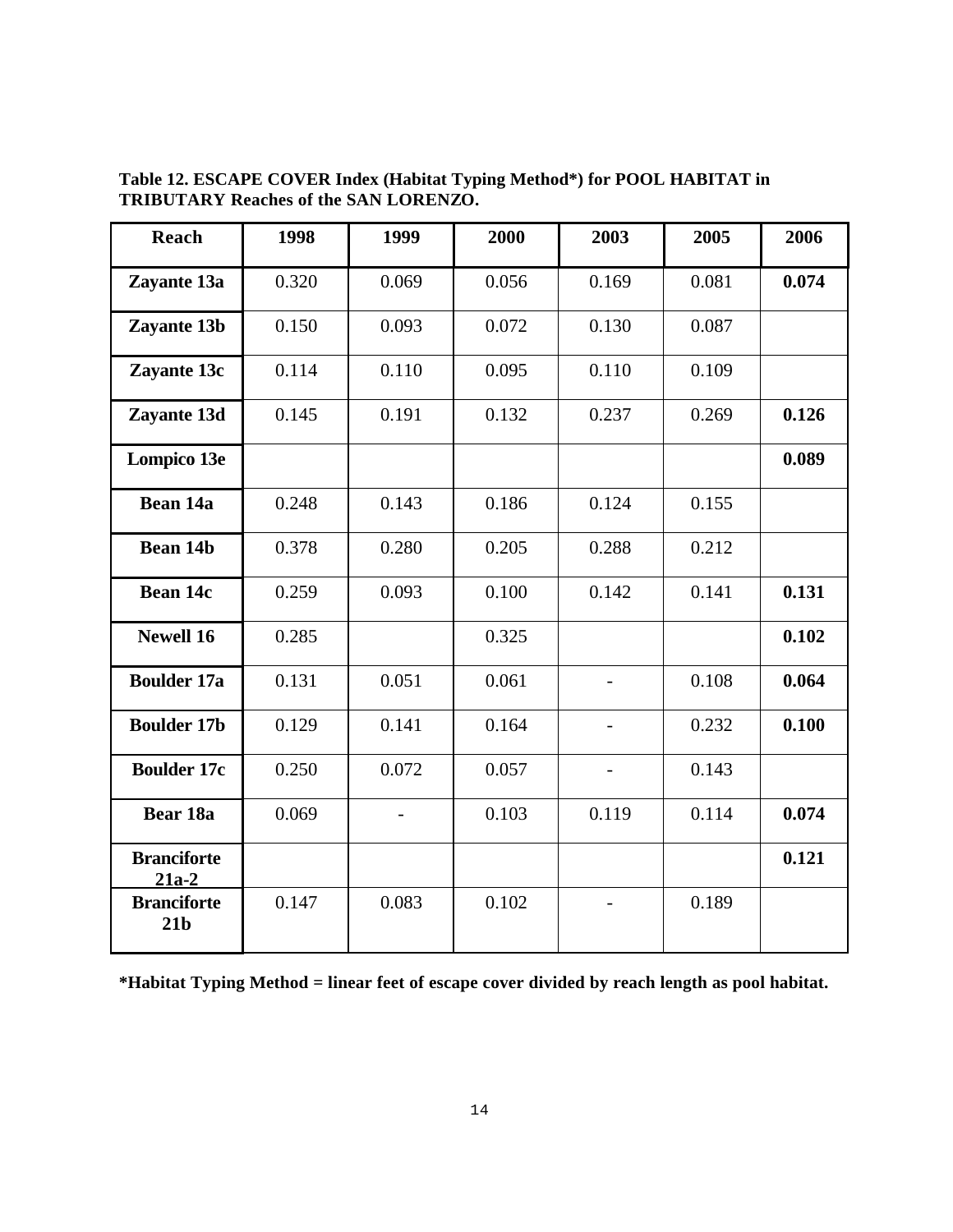No juvenile coho salmon were captured in the San Lorenzo system in fall 2006 during our electrofishing or snorkeling, nor were any seen during snorkel surveys by NOAA Fisheries biologists in 19 random (spatially balanced), approximately 1 km reaches (Brian Spence, NOAA Fisheries, pers. comm.). Two adult coho had been trapped at the Felton Diversion dam between mid-January and late March 2006. This was in contrast to fall 2005 when we electrofished 4 juvenile coho from Bean Creek, 5 were observed during NOAA Fisheries snorkel surveys in Bean Creek and 2 were captured from an impoundment on Zayante Creek in Mt. Hermon (Hagar Environmental Science). A total of 18 adult coho were trapped at Felton in winter 2004-2005 between mid-December and late January.

**Soquel Creek and Its Branches– Habitat and Fish Density Comparisons.** Refer to Tables 14, 15 and 17 excerpted from the main report and placed in this summary below. The lower mainstem (from the lagoon to the Moores Gulch confluence) had overall habitat improvement from 2005 to 2006. The biggest improvements were in reduced percent fines and more pool escape cover. The upper mainstem (from the Moores Gulch confluence to the Branches) had slightly improved habitat compared to 2005 in that pool depth increased and pool escape cover somewhat increased. Pool escape cover was the highest since 2000.

The lower East Branch (Reach 9) had similar habitat quality compared to 2005 but lower quality than in 2000. Compared to 2005, the one substantial improvement was increased pool depth. However, pool escape cover was less. The important upper East Branch (Reach 12a) showed overall habitat degradation from 2005 to 2006, but conditions were still better than in 2000. Pool escape cover decreased in 2006 from 2005, but it was still much higher than in 2000. The step-run escape cover index decreased slightly, indicating slightly reduced habitat quality there.

The habitat quality in the West Branch generally improved. Downstream of Olson Road Bridge (Reach 14a), habitat depth increased greatly in all habitat types and embeddedness was much less in fastwater habitat. Habitat quality between Girl Scout Falls I and II (Reach 14b) had some improvement due to increased pool depth but was generally similar to 2002 conditions.

In Soquel Creek, site densities in 2006 were 50 percent or more below average in total density. All age and size categories were substantially below average, except for similar and somewhat above average densities for Size Class II/ III juveniles at 4 branch sites out of 7 total sampling sites. Site 22 above Girl Scout Falls II was judged to be a resident rainbow trout site due to the much lower YOY and total density there compared to Site 21 below the falls. Compared to 2005, steelhead site densities were substantially less (mostly < 50 percent) for total density and YOY density at all 7 compared sites. Densities in 2006 were substantially less than in 2005 at 5 of 6 compared sites for yearlings, at 4 of 6 compared sites for small Size Class I fish and at 3 of 7 compared sites for the important Size Class II/ III juveniles.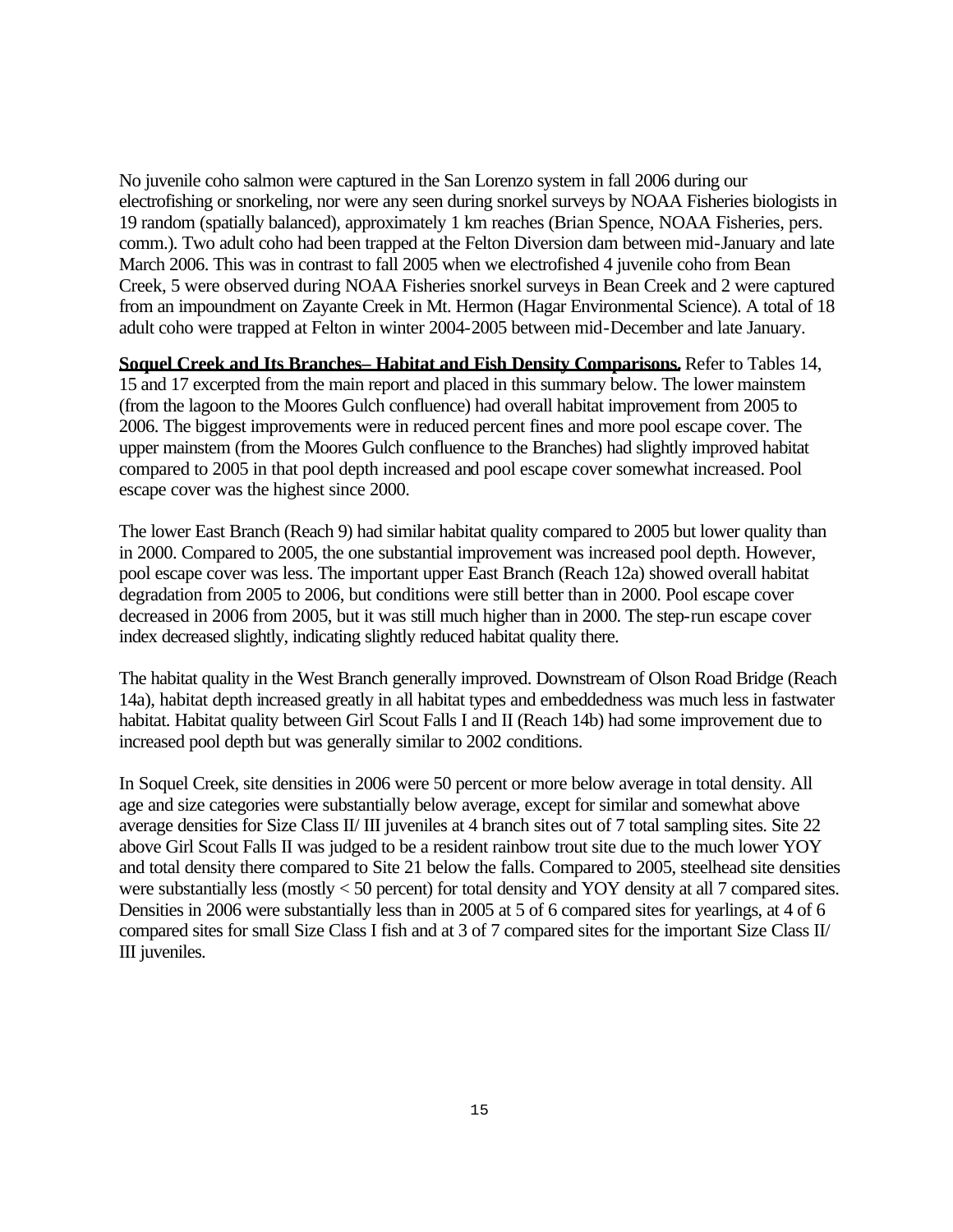| Reach                   | Pool<br>2000  | Pool<br>2003        | Pool<br>2005  | Pool<br>2006                     | Riffle<br>2000 | Riffle<br>2003 | Riffle<br>2005 | Riffle<br>2006         | Run/Step-<br><b>Run 2000</b>    | Run/Step-<br><b>Run 2003</b> | Run/Step-<br><b>Run 2005</b> | Run/Step<br><b>Run 2006</b> |
|-------------------------|---------------|---------------------|---------------|----------------------------------|----------------|----------------|----------------|------------------------|---------------------------------|------------------------------|------------------------------|-----------------------------|
| $\mathbf{1}$            | 1.3/<br>2.5   | 1.4/<br>2.7         | 1.1/<br>2.8   |                                  |                | $-10.5$        | $-10.7$        |                        |                                 | $-10.7$                      | $-10.8$                      |                             |
| $\mathbf 2$             | $1.0/$<br>1.9 | $1.0/$<br>1.6       | $1.0/$<br>1.7 |                                  |                | $-10.5$        | $-10.6$        |                        |                                 | $-10.7$                      | $-1.1$                       |                             |
| 3                       | 1.3/<br>2.4   | 1.35/<br>2.5        | 1.3/<br>2.3   | 1.4/<br>2.5<br>partial<br>$\ast$ |                | $-10.5$        | $-10.7$        | 0.5/<br>0.8<br>partial |                                 | $-10.8$                      | $\sim 1.0$                   | 0.7/1.0<br>partial          |
| $\overline{\mathbf{4}}$ | 1.3/<br>2.3   | 1.2/<br>2.6         | 1.1/<br>2.6   |                                  |                | $-10.6$        | $-10.8$        |                        |                                 | $-10.7$                      | $-10.9$                      |                             |
| 5                       | 1.3/<br>2.2   | 1.2/<br>2.2         | 1.2/<br>2.3   |                                  |                | $-10.5$        | $-10.7$        |                        |                                 | $\sim 0.8$                   | $-10.9$                      |                             |
| 6                       | 1.3/<br>2.4   | 1.45/<br>2.5        | 1.25/<br>2.2  |                                  |                | $-10.6$        | $-10.7$        |                        |                                 | $\sim 0.8$                   | $-10.9$                      |                             |
| $\overline{7}$          | 1.4/<br>2.4   | 1.6/<br>2.9         | 1.2/<br>2.2   | 1.3/<br>2.3<br>partial           |                | $-10.7$        | $-10.8$        | 0.5/<br>0.8<br>partial |                                 | $-10.9$                      | $-10.9$                      | 0.8/1.2<br>partial          |
| 8                       | 1.5/<br>2.7   | 1.6/<br>2.9         | 1.4/<br>2.7   |                                  |                | $-10.6$        | $-10.8$        |                        |                                 | $-10.9$                      | $-10.9$                      |                             |
| $\boldsymbol{9}$        | 1.4/<br>2.3   |                     | 1.3/<br>2.1   | 1.5/<br>2.5                      | $-10.7$        |                | $-10.6$        | 0.4/<br>0.6            | $\mathord{\text{--}}\slash$ 1.1 |                              | $-10.9$                      | 0.6/1.0                     |
| 10                      | 1.5/<br>2.4   |                     |               |                                  |                |                |                |                        |                                 |                              |                              |                             |
| 11                      | 1.9/<br>3.3   |                     |               |                                  |                |                |                |                        |                                 |                              |                              |                             |
| 12a                     | 1.1/<br>1.6   |                     | 1.1/<br>1.7   | 1.3/<br>2.05                     | $-10.6$        |                | $-10.6$        | 0.45/<br>0.8           | $-10.9$<br>(S.run)              |                              | $-1.1$<br>(S.run)            | 0.7/1.2                     |
| 12 <sub>b</sub>         | 1.3/<br>2.0   |                     | 1.1/<br>1.6   |                                  | $-10.5$        |                | $-10.5$        |                        | $-1.0$<br>(S.run)               |                              | $-1.0$<br>(S.Run)            |                             |
| 13                      | 1.3/<br>2.7   |                     |               |                                  |                |                |                |                        |                                 |                              |                              |                             |
| 14a                     | 1.3/<br>2.4   |                     | $1.0/$<br>1.8 | 1.4/<br>2.4                      | $-10.7$        |                | $-10.5$        | 0.5/<br>0.8            | $-1.0$                          |                              | $-10.7$                      | 0.6/1.0                     |
| 14 <sub>b</sub>         |               | 1.5/<br>2.6<br>2002 |               | 1.6/<br>2.9                      |                |                |                | 0.4/<br>0.6            |                                 |                              |                              | 0.7/1.0                     |
| 14c                     |               | 1.4/<br>2.4<br>2002 |               |                                  |                |                |                |                        |                                 |                              |                              |                             |

**Table 14. Averaged Mean and Maximum WATER DEPTH (ft) of Habitat in SQOUEL CREEK Reaches Since 2000.**

**\* Partial, ½-mile segments habitat typed in 2006. Previously, the entire mainstem was habitat typed.**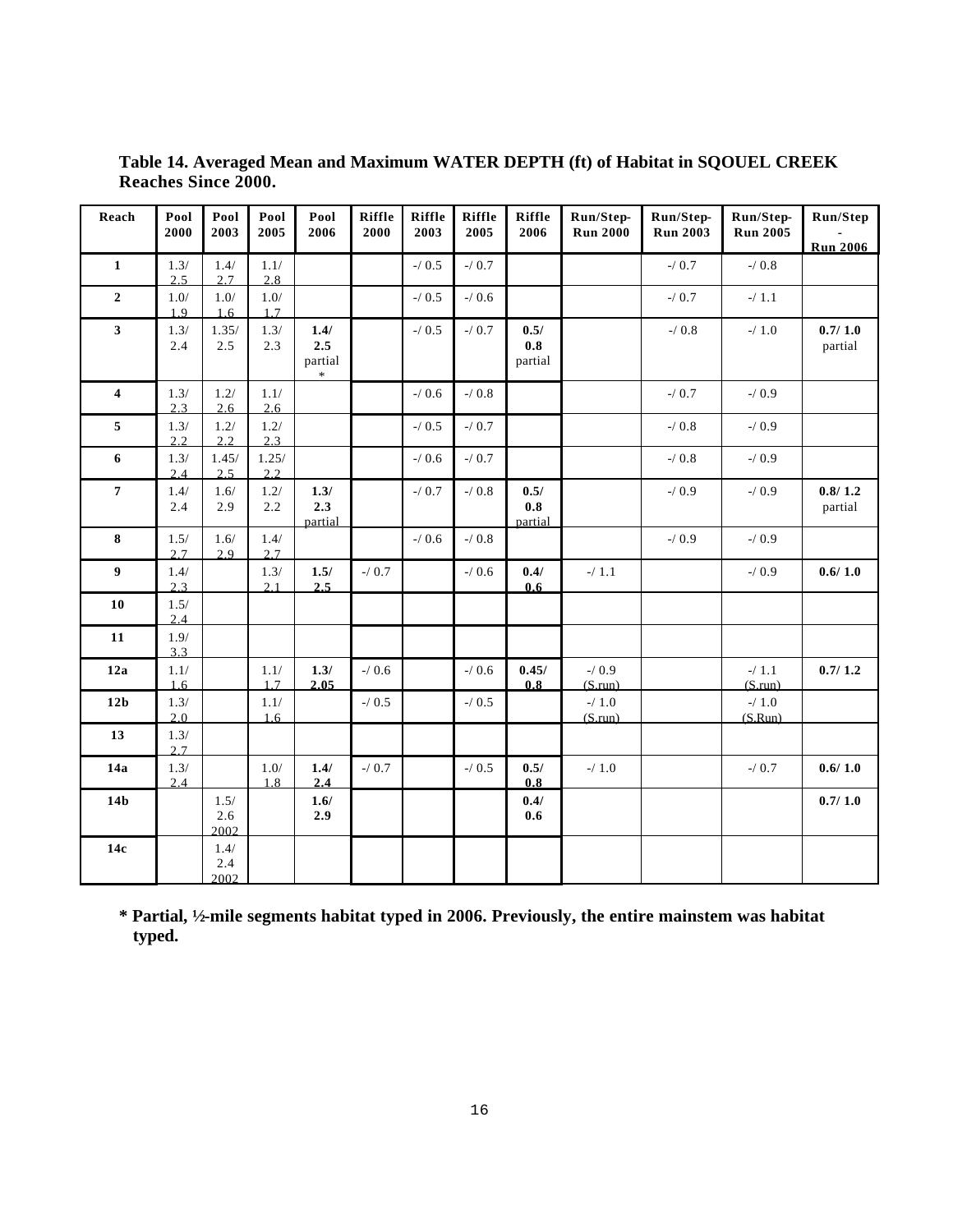| Reach                   | Pool<br>2000 | Pool<br>2003 | Pool<br>2005 | Pool<br>2006            | <b>Riffle</b><br>2000 | <b>Riffle</b><br>2003 | <b>Riffle</b><br>2005 | <b>Riffle</b><br>2006 | <b>Run/Step</b><br>-Run<br>2000 | <b>Run/Step</b><br>-Run<br>2003 | Run/Step-<br><b>Run 2005</b> | <b>Run/Step</b><br><b>Run 2006</b> |
|-------------------------|--------------|--------------|--------------|-------------------------|-----------------------|-----------------------|-----------------------|-----------------------|---------------------------------|---------------------------------|------------------------------|------------------------------------|
| $\mathbf 1$             | 81           | 73           | 84           |                         |                       | 21                    | 25                    |                       |                                 | 45                              | 36                           |                                    |
| $\mathbf 2$             | 71           | 69           | $80\,$       |                         |                       | $20\,$                | 24                    |                       |                                 | 47                              | 34                           |                                    |
| $\mathbf{3}$            | $77\,$       | 70           | 75           | 62<br>partial<br>$\ast$ |                       | 25                    | 17                    | 14<br>partial         |                                 | 34                              | 43                           | 29<br>partial                      |
| $\overline{\mathbf{4}}$ | 69           | 72           | 61           |                         |                       |                       | $21\,$                |                       |                                 |                                 | 29                           |                                    |
| 5                       | 72           | 66           | 69           |                         |                       |                       | 21                    |                       |                                 |                                 | 27                           |                                    |
| $\boldsymbol{6}$        | 68           | 59           | 63           |                         |                       |                       | 14                    |                       |                                 |                                 | 26                           |                                    |
| $\overline{7}$          | 80           | 66           | 69           | 69<br>partial           |                       |                       | 17                    | 21/<br>partial        |                                 |                                 | 35                           | 33<br>partial                      |
| ${\bf 8}$               | 70           | 59           | 64           |                         |                       |                       | 16                    |                       |                                 |                                 | 24                           |                                    |
| $\boldsymbol{9}$        | 65           |              | 56           | 62                      | 24                    |                       | 17                    | 12                    | 36                              |                                 | 25                           | 30                                 |
| 10                      | 63           |              |              |                         |                       |                       |                       |                       |                                 |                                 |                              |                                    |
| ${\bf 11}$              | 56           |              |              |                         |                       |                       |                       |                       |                                 |                                 |                              |                                    |
| 12a                     | 48           |              | 33           | 40                      | 20                    |                       | 9                     | 12                    | 29(S.run)                       |                                 | 15(S.run)                    | 21(S.run)                          |
| 12 <sub>b</sub>         | 49           |              | 36           |                         | 14                    |                       | 5                     |                       | 40                              |                                 | 18                           |                                    |
| 13                      | 73           |              |              |                         |                       |                       |                       |                       |                                 |                                 |                              |                                    |
| 14a                     | 71           |              | 55           | 66                      | 23                    |                       | 15                    | 14                    | $36$ (run)                      |                                 | 31(run)                      | 28(run)                            |
| 14 <sub>b</sub>         |              |              |              | 51                      |                       |                       |                       | 15                    |                                 |                                 |                              | $35$ (run)                         |
| 14c                     |              |              |              |                         |                       |                       |                       |                       |                                 |                                 |                              |                                    |

**Table 15. Average PERCENT FINE SEDIMENT in Habitat-typed Reaches in SOQUEL CREEK Since 2000.**

**\* Partial, ½-mile segments habitat typed in 2006. Previously, the entire mainstem was habitat typed.**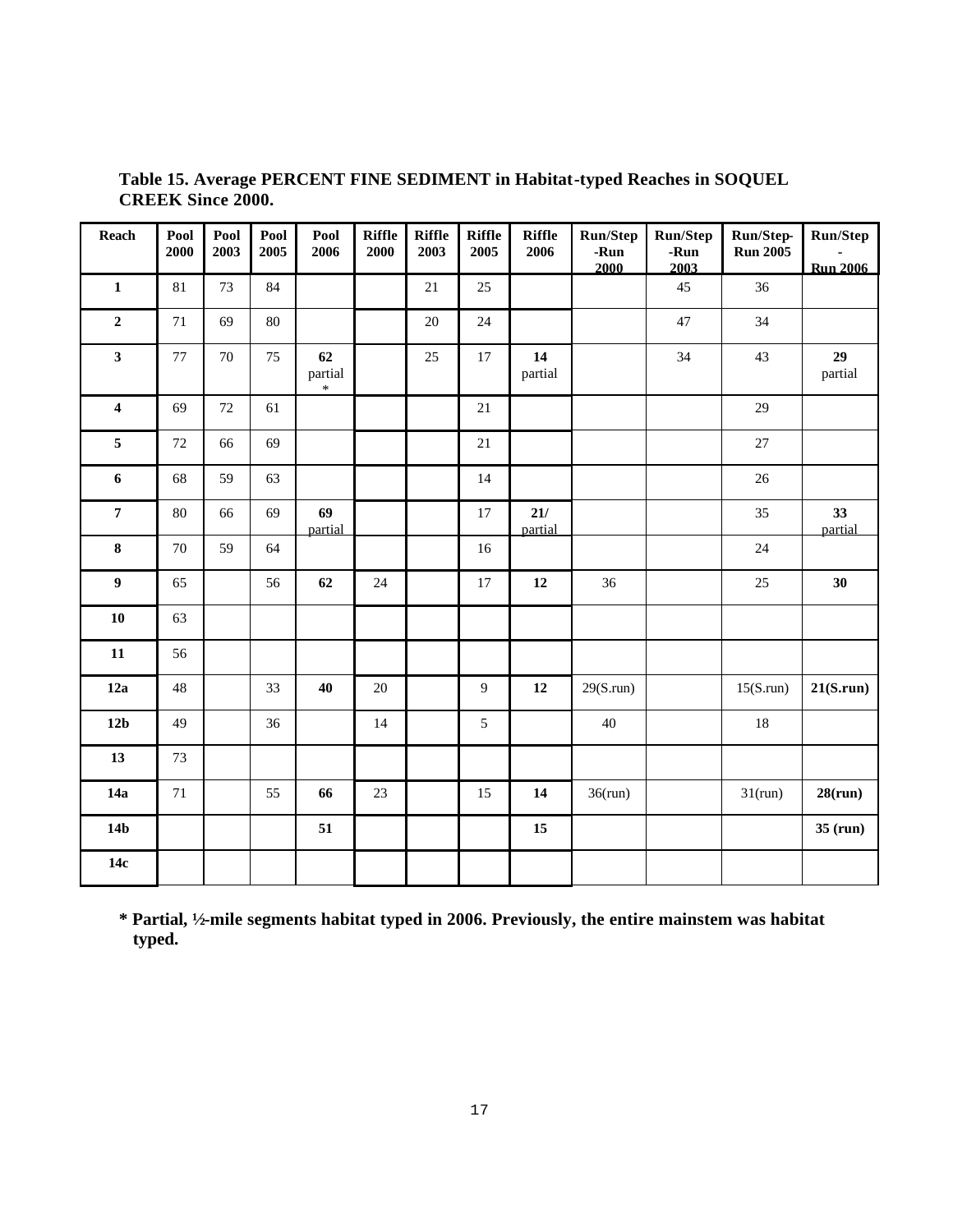| Reach                   | Pool<br>2000 | Pool<br>2003    | Pool<br>2005 | Pool<br>2006       |
|-------------------------|--------------|-----------------|--------------|--------------------|
| $\mathbf{1}$            | 0.091        | 0.103           | 0.107        |                    |
| $\overline{2}$          | 0.086        | 0.055           | 0.106        |                    |
| 3                       | 0.085        | 0.092           | 0.141        | 0.178<br>partial** |
| $\overline{\mathbf{4}}$ | 0.041        | 0.071           | 0.086        |                    |
| 5                       | 0.061        | 0.023           | 0.075        |                    |
| 6                       | 0.082        | 0.102           | 0.099        |                    |
| $\overline{7}$          | 0.089        | 0.101           | 0.129        | 0.141<br>partial   |
| 8                       | 0.047        | 0.036           | 0.060        |                    |
| $\boldsymbol{9}$        | 0.146        |                 | 0.101        | 0.086              |
| 10                      | 0.100        |                 |              |                    |
| 11                      | 0.068        |                 |              |                    |
| 12a                     | 0.113        |                 | 0.222        | 0.175              |
| 12 <sub>b</sub>         | 0.129        |                 | 0.158        |                    |
| 13                      | 0.077        |                 |              |                    |
| 14a                     | 0.064        |                 |              | 0.048              |
| 14 <sub>b</sub>         |              | 0.051<br>(2002) |              | 0.058              |
| 14c                     |              | 0.068<br>(2002) |              |                    |

**Table 17. ESCAPE COVER Index (Habitat Typing Method\*) in Pool Habitat in SOQUEL CREEK, Based on Habitat Typed Segments.**

\* Habitat Typing Method = linear feet of escape cover divided by reach length as pool habitat.

\*\* Partial, ½-mile segments habitat typed in 2006. Previously, the entire mainstem was habitat typed.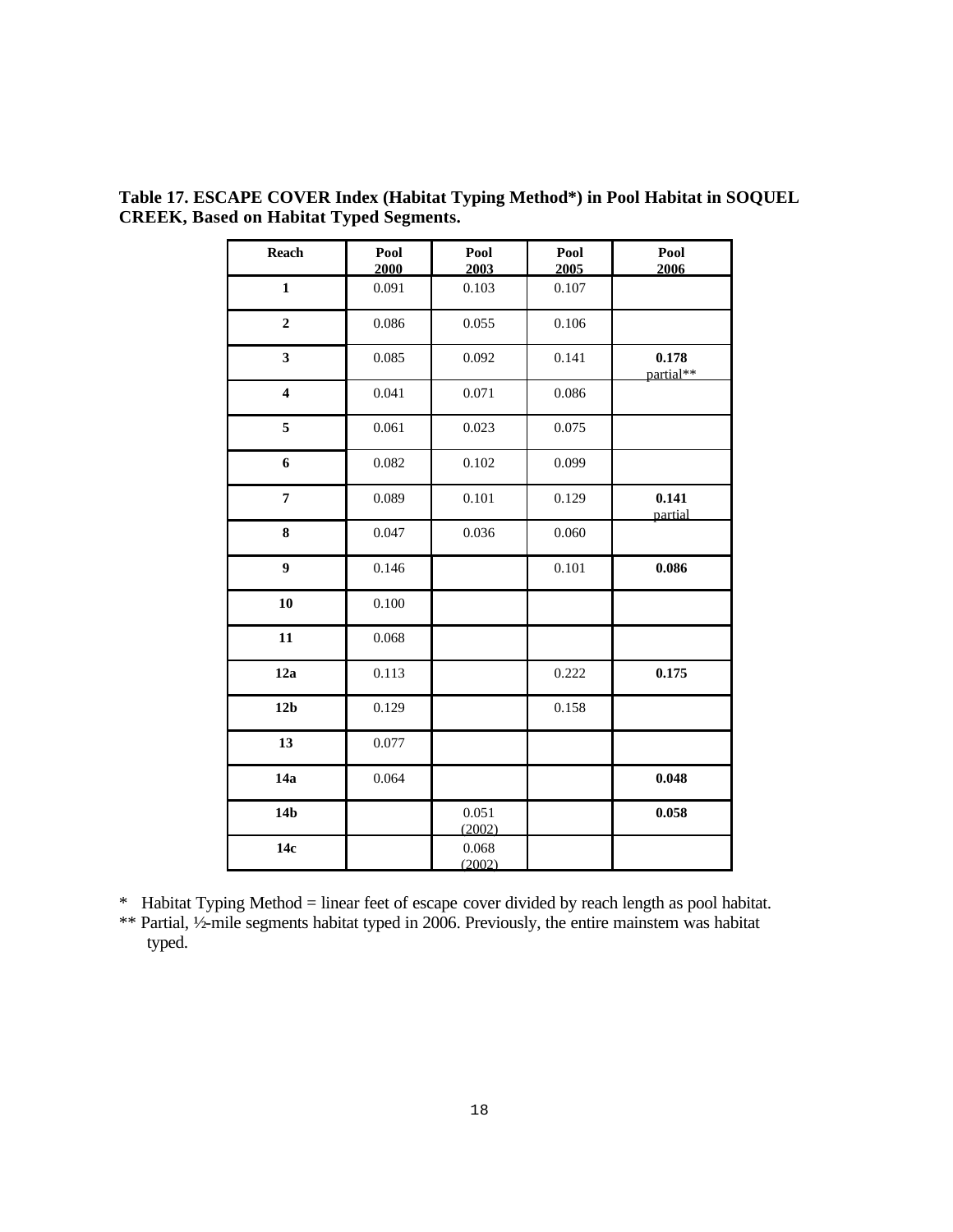**Aptos and Valencia Creeks– Habitat and Fish Density Comparisons.** Refer to Table 18 for habitat conditions as excerpted from the main report and provided in the summary below. Substrate conditions degraded in Aptos and Valencia creeks in 2006 compared to 1981. The large stormflow of January 1982 caused considerable erosion and stream sedimentation throughout the Santa Cruz Mountains, and some streams have not recovered. At the 2 sampling sites in Aptos Creek in 2006, juvenile steelhead densities were less than in 1981 for total juveniles, YOY's, yearling and older, and Size Class I categories. However, 2006 densities in the important Size Class II/ III category were much higher than in 1981. This was because more of the YOY's in 2006 grew into the larger size class than in 1981, a much drier year. At the 2 sampling sites in Valencia Creek in 2006, total juvenile densities were similar and YOY and Size Class 1 densities were higher than in 1981. However, yearling and Size Class II/ III densities were much less in the badly sedimented lower reach than in 1981 and similar between years in the upper reach.

#### **Corralitos, Shingle Mill and Browns Valley Creeks– Habitat and Fish Density Comparisons.**

 Substrate conditions in Corralitos Creek have generally degraded in the 3 reaches studied (Table 18 excerpted below). Those were below Rider Creek (Reach 3), below Eureka Gulch (Reach 6) and above Eureka Gulch (Reach 7) compared to 1994. Substrate conditions in 2006 were more similar to 1981 conditions, which were more degraded than in 1994. With only 3 years of site densities to compare in the Corralitos watershed, higher densities in age and size classes were generally observed in 1981 than 1994 (more than 100 percent more in 1981 for total density, YOY density and Size Class I density at all 7 sites and substantially higher yearling and Size Class II/III fish at 2 of 3 Corralitos sites, 1 of 2 Shingle Mill sites and 1 of 2 Browns Valley sites). A rebound from low 1994 densities was observed in 2006 for all categories except for yearlings at all sites and Size Class II/III fish at the upper Corralitos site and lower Shingle Mill site. The years 1981 and 1994 were drier than average and 2006 was wetter than average, based on hydrographs for Corralitos Creek and the San Lorenzo River.

Substrate conditions in Shingle Mill Gulch have generally degraded since 1994. 2006 substrate was more similar to 1981 conditions. In the much smaller tributary, Shingle Mill Gulch, at the more accessible Site 1, total steelhead densities were similar between 1994 and 2006. Because most of the Size Class II juveniles were likely yearlings and fewer yearlings held over in 2006, there were lower densities of this larger size class in 2006 than 1994. This was in contrast to most Corralitos and Browns Valley sites, where more YOY's were believed to have grown into Size Class II in 2006. At the upper, less accessible Site 3 on Shingle Mill Gulch, total juvenile density was higher in 1981 than 2006. Densities of Size Class II/ III juveniles were similarly low in both years. This site is within the San Andreas rift zone and consistently has much lower baseflow than the lower site.

Substrate conditions in Browns Valley Creek generally declined in 2006 compared to 1994 in the 2 reaches studied (Reaches 1 and 2). In 2006, the YOY densities in Browns Valley Creek were much higher than in the other two streams, with evidence of very late spawners (multiple size modes of YOY's). Densities of yearling and older juveniles were substantially lower in 2006 than 1994 at 6 of the 7 sites, with the exception of the lowermost Site 3 on Corralitos Creek. With higher growth rate of YOY's in 2006 in Corralitos and Browns Valley creeks, 2006 densities of the larger Size Class II/ III juveniles were higher than in 1994 at 4 of 5 sites.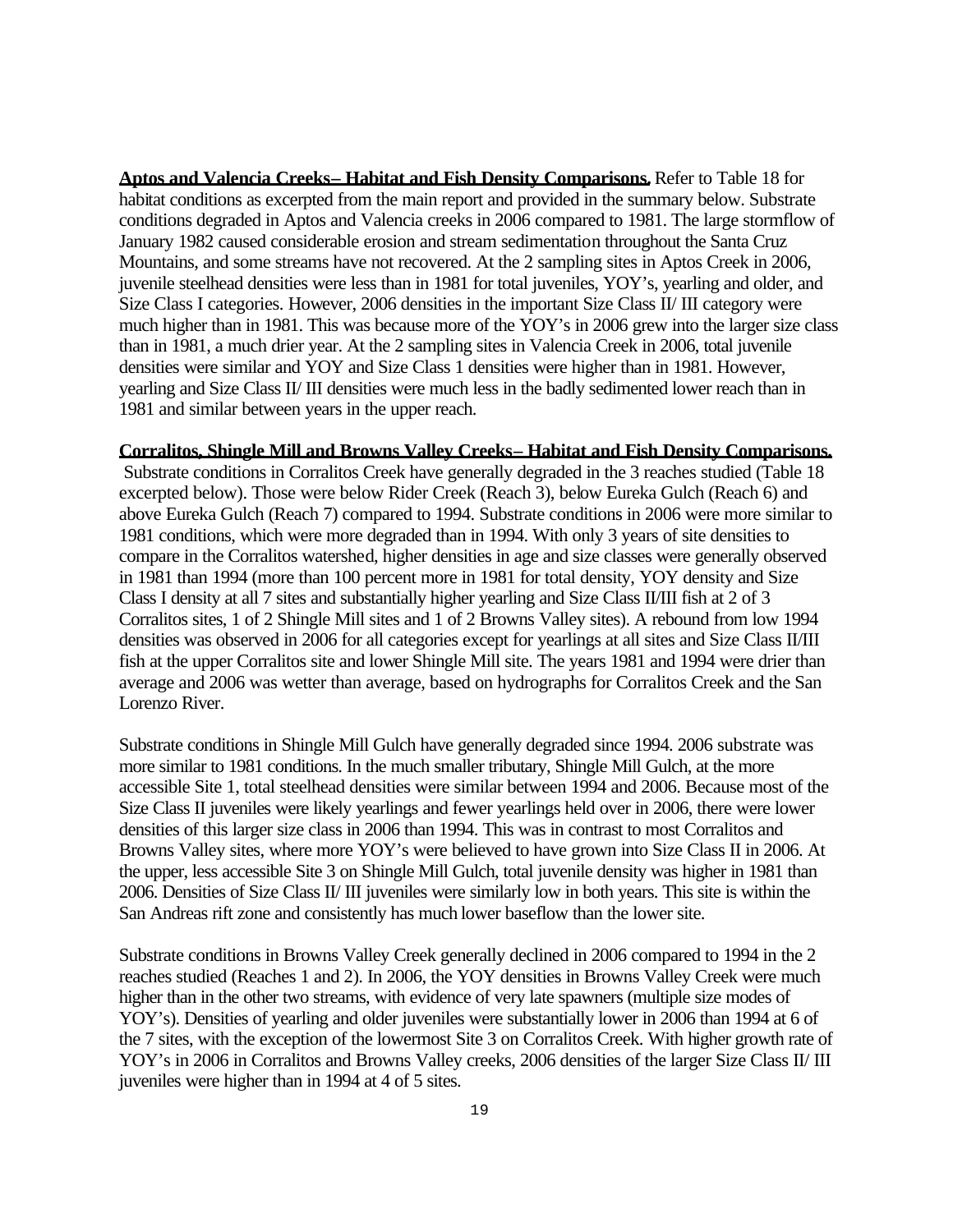#### **Table 18. Average POOL HABITAT CONDITIONS for Reaches in APTOS, VALENCIA, CORRALITOS, SHINGLE MILL and BROWNS VALLEY Creeks in 2006 (and at Sampling Sites only in Aptos/ Valencia in 1981 and in Corralitos/ Browns Valley in 1981 and 1994).**

| <b>Sample</b><br><b>Site</b>                                  | Mean Depth/<br><b>Maximum Depth</b> | <b>Escape Cover*</b> |            | <b>Embeddedness</b> |            |            | Percent<br><b>Fines</b> |            |
|---------------------------------------------------------------|-------------------------------------|----------------------|------------|---------------------|------------|------------|-------------------------|------------|
| Aptos #3- in County<br>Park                                   | 1.4/3.0                             | 0.123                | 1981<br>35 | 1994                | 2006<br>82 | 1981<br>75 | 1994                    | 2006<br>85 |
| Aptos #4- Above<br><b>Steel Bridge Xing</b><br>(Nisene Marks) | 1.3/2.4                             | 0.059                | 35         |                     | 80         | 65         |                         | 78         |
| Valencia #2- Below<br><b>Valencia Road Xing</b>               | 0.7/1.2                             | 0.115                | 35         |                     | 88         | 85         |                         | 93         |
| Valencia #3- Above<br><b>Valencia Road Xing</b>               | 1.0/1.7                             | 0.119                | 55         |                     | 82         | 70         |                         | 83         |
| <b>Corralitos #3- Above</b><br><b>Colinas Drive</b>           | 1.5/2.6                             | 0.138                | 60         | 45                  | 52         | 45         | 35                      | 47         |
| <b>Corralitos #8- Below</b><br><b>Eureka Gulch</b>            | 1.3/2.2                             | 0.061                | 54         | 50                  | 54         | 35         | 20                      | 45         |
| <b>Corralitos #9- Above</b><br><b>Eureka Gulch</b>            | 1.2/1.8                             | 0.160                | 56         | 60                  | 47         | 35         | 15                      | 33         |
| Shingle Mill #1-<br>Below 2 <sup>nd</sup> Road Xing           | 1.15/1.8                            | 0.180                | 42         | 45                  | 71         | 23         | 8                       | 49         |
| Shingle Mill #3-<br>Above 3rd Road Xing                       | 1.15/1.8                            | 0.190                | 60         |                     | 71         |            |                         | 55         |
| <b>Browns Valley #1-</b><br><b>Below Dam</b>                  | 1.4/2.4                             | 0.051                | 58         | 37                  | 71         | 38         | 47                      | 61         |
| <b>Browns Valley #2-</b><br><b>Above Dam</b>                  | 1.45/2.35                           | 0.120                | 73         | 47                  | 69         | 47         | 37                      | 53         |